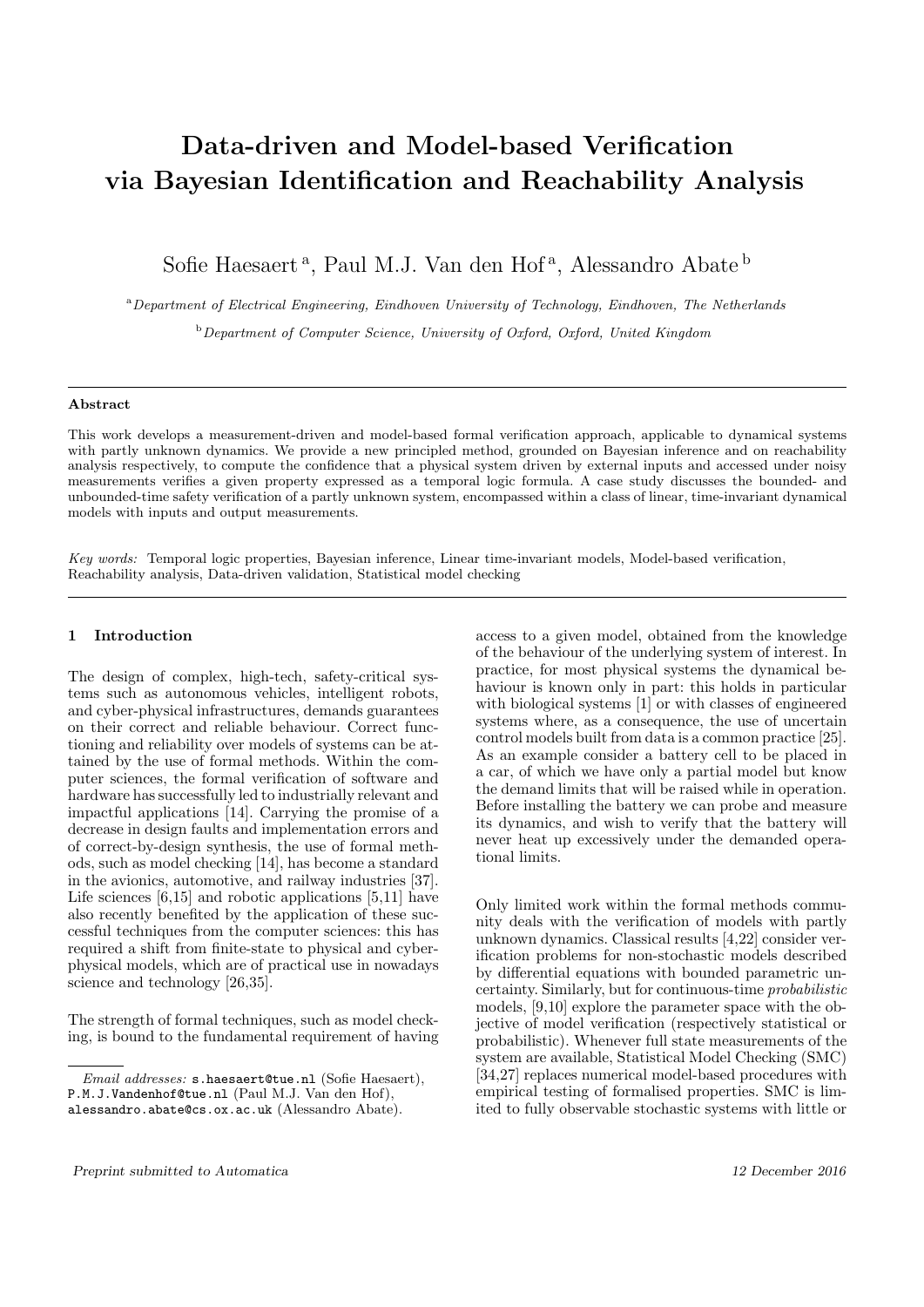no non-determinism, and may require the gathering a large set of measurements. Extensions towards the inclusion of non-determinism have been studied in [21,28], with preliminary steps towards Markov decision processes. Related to SMC techniques, but bound to finite state models,  $[13,30,33]$  assume that the system is encompassed by a finite-state Markov chain and efficiently use data to learn the corresponding model and to verify it. Similarly, [3,8] employ machine learning techniques to infer finite-state Markov models from data over given logical formulae.

An alternative approach, allowing both partly unknown dynamics over uncountable (continuous) variables and noisy output measurements, is the usage of a Bayesian framework relating the confidence in a formal property to the uncertainty of a model built from data. When applied on nonlinearly parameterised, linear time invariant (LTI) models this approach introduces heavy computational issues, which can only be mitigated via statistical methods [18]. Instead, in order to obtain reliable and numerical solutions, we propose the use of linearly parameterised model sets defined through orthonormal basis functions to represent these partially unknown systems. This is a broadly used framework in system identification  $[24,25]$ : while maintaining the beneficial computational aspects of linear parameterisations, the choice of orthonormal basis functions allows for the incorporation of prior knowledge on the system behaviour. Practically, this has been widely used for the modelling of physical systems, such as the thermal dynamics of buildings [38].

This work investigates the verification of temporal logic properties over partially unknown systems, using both prior modelling knowledge and data drawn from the system in a Bayesian setting. Building on [19,20], we provide a complete framework and newly extend the modelling class in [19] to multi-input multi-output models. The focus of this work is further set apart from  $[20]$ , which explored the design of experiments to ameliorate the data-driven verification procedure.

### $\bf{2}$ **General Framework and Problem Statement**

In this section we overview a new methodology to assess the confidence in whether a system **S** satisfies a given specification  $\psi$ , formulated in a suitable temporal logic, by integrating the partial knowledge of the system dynamics with data obtained from a measurement setup around the system.

Let us further clarify this framework. Let us denote with **S** a physical system, or equivalently its associated dynamical behaviour. A signal input  $u(t) \in \mathbb{U}, t \in \mathbb{N}$ , captures how the environment acts on the system. Similarly, an output signal  $y_0(t) \in \mathbb{Y}$  indicates how the system interacts with the environment, or alternatively how the system can be measured. Note that the input and output signals are assumed to take values over continuous domains. The system dynamics can be described via mathematical models, which quantify the behavioural relation between its inputs and outputs. The knowledge of the behaviour of the system is often limited or uncertain, making it impossible to analyse its dynamics by means of a "true" model. In this case, a-priori available knowledge allows to construct a model set  $G$  with elements  $\mathbf{M} \in \mathcal{G}$ : this model class encompasses the uncertainty on the underlying system by means of a parameterisation  $\theta \in \Theta$ ,  $\mathcal{G} = {\bf M}(\theta) | \theta \in \Theta$ . The unknown "true" model  $\mathbf{M}(\theta^0)$  representing **S**, is assumed to be an element of  $\mathcal{G}$ , namely  $\theta^0 \in \Theta$ . Model sets  $\mathcal{G}$  obtained through first principles and with unknown parameters adhere to this standard setup.

Samples can be drawn from the underlying physical system via a measurement setup, as depicted in Figure 1. An experiment consists of a finite number  $(N_s)$  of inputoutput samples drawn from the system, and is denoted<br>by  $Z^{N_s} = \{u(t)_{ex}, \tilde{y}(t)_{ex}\}_{t=1}^{N_s}$ , where  $u(t)_{ex} \in \mathbb{U}$  (in general a continuous domain) is the input for the experiment and  $\tilde{y}(t)_{ex}$  is a (possibly noisy) measurement of  $y_0(t)_{ex}$ . In general, the measurement noise can enter nonadditively and be a realisation of a stationary stochastic process.  $\tilde{I}$  We assume that at the beginning of the measurement procedure (say at  $t = 0$ ), the initial condition of the system, encompassed by the initial state  $x(0)_{ex}$  of models in  $G$ , is either known, or, when not known, has a structured uncertainty distribution that is based on the knowledge of past inputs and/or outputs. As reasonable, we implicitly consider only well-defined problems, such that for any model  $\mathbf{M}(\theta)$  representing the system, given an input signal  $u(t)_{ex}$  and an (uncertainty distribution for)  $x(0)_{ex}$ , the probability density distribution of the measured signal can be fully characterised.



Fig. 1. System (smaller red box) and measurement setup (grey box). In the measurement setup the output  $\tilde{y}(t)_{ex}$  includes the system output  $y_0(t)_{ex}$  and the measurement noise  $e(t)$ . Data collected from experiments comprises the input  $u(t)_{ex}$  and the measured output  $\tilde{y}(t)_{ex}$  signals.

The end objective is to analyse the behaviour of system **S**. We consider properties encoded as specifications  $\psi$ and expressed in a temporal logic of choice (to be detailed shortly). Let us remark that the behaviour of S to

 $^{\rm 1}$  Notice that the operating conditions of the experiment, that is the input signal  $u(t)_{ex}$ , the initial state  $x(0)_{ex}$ , and the measurements  $\tilde{y}(t)_{ex}$ , have been indexed with "ex" to distinguish them from the conditions of interest for verification  $("ver")$ , to be discussed shortly.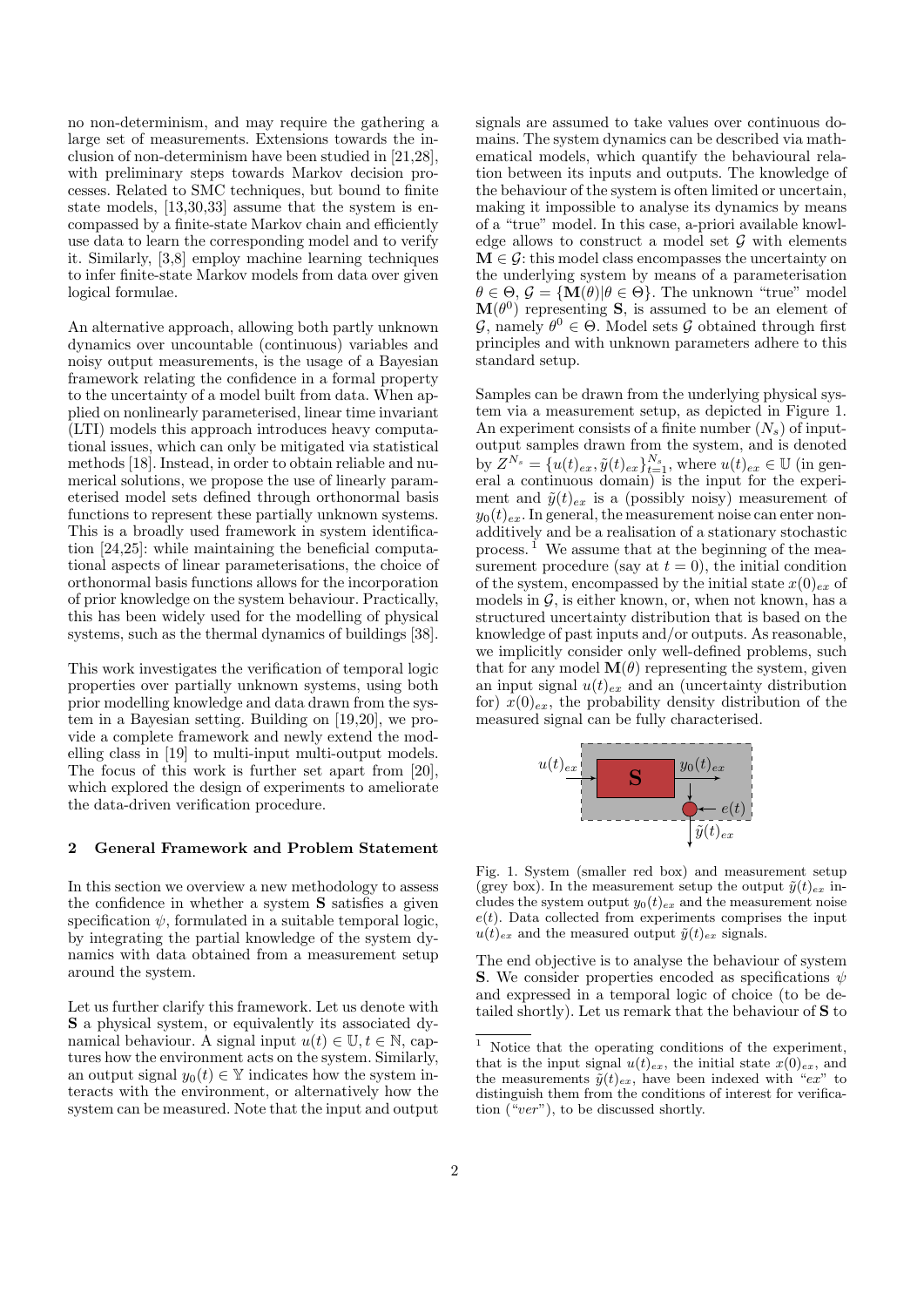be analysed is bound to a set of operating conditions that are pertinent to the verification problem and that will be indexed by " $ver$ ": this comprises the set of possible input signals  $u(t)_{ver}$  (e.g., a white or coloured noise signal, or a non-deterministic signal  $u(t)_{ver} \in \mathbb{U}_{ver} \subseteq \mathbb{U}$ ), and<br>of the set of initial states  $x(0)_{ver} \in \mathbb{X}_{ver}$  for the mathematical models  $\mathbf{M}(\theta)$  reflecting past inputs and/or outputs of the system. The system satisfies a property if the "true" model representing the system satisfies the property, namely  $\mathbf{S} \models \psi$  if and only if  $\mathbf{M}(\theta^0) \models \psi$ .

In this work we consider the satisfaction of a property  $\mathbf{M}(\theta) \models \psi$  as a binary-valued mapping from the parameter space  $\Theta$ . More generally, when in addition to the measurements of the system also its internal transitions are disturbed by stochastic noise (known as process noise), then property satisfaction is a mapping from the parameter space  $\Theta$  to the interval [0, 1], and quantifies the probability that the model  $\mathbf{M}(\theta)$  satisfies the property. This mapping generalises the definition of the satisfaction function discussed in [9], and is now stated as follows.

Definition 1 (Satisfaction Function) Let  $G$  be a set of models **M** that is indexed by a parameter  $\theta \in \Theta$ , and let  $\psi$  be a formula in a suitable temporal logic. The satisfaction function  $f_{\psi}: \Theta \to [0,1]$  associated with  $\psi$  $is$ 

$$
f_{\psi}(\theta) = \mathbf{P}(\mathbf{M}(\theta) \models \psi).
$$
 (1)

Let us assume that the satisfaction function  $f_{\psi}$  is measurable and entails a decidable verification problem (e.g., a model checking procedure) for all  $\theta \in \Theta$  and properties  $\psi$  of interest. In this work we consider the verification of partly unknown physical systems with respect to a subset of linear time temporal logic properties. We are in a position to state the following.

**Problem 1** For a partly unknown physical system S. under prior knowledge on the system given as a parameterised model class G supporting an uncertainty distribution over the parameterisation, gather possibly noisy data drawn from the measurement setup and verify properties on  $S$  expressed in a temporal logic of choice, with a formal quantification of the confidence of the assertion.

### $2.1$ A Bayesian Framework for Data-driven Modelling and Verification

Consider Problem 1. Denote with  $P(\cdot)$  and  $p(\cdot)$  respectively a probability measure and a probability density function, both defined over a continuous domain. We employ Bayesian probability calculus [29] to express the confidence in a property as a measure of the uncertainty distribution defined over the set  $G$ . By adopting the Bayesian framework, uncertainty distributions are handled as probability distributions of random variables.

Therefore the confidence in a property is computed as a probability measure  $\mathbf{P}(\cdot)$  via the densities  $p(\cdot)$  over the uncertain variables.

Proposition 1 (Bayesian Confidence) Given  $\alpha$ specification  $\psi$  and a data set  $Z^{N_s}$ , the confidence that  $\mathbf{S} \models \psi$  can be quantified via inference as

$$
\mathbf{P}\left(\mathbf{S} \vDash \psi \mid Z^{N_s}\right) = \int_{\Theta} f_{\psi}(\theta) p\left(\theta | Z^{N_s}\right) d\theta, \qquad (2)
$$

where  $f_{\psi}$  is the satisfaction function given in (1). The<br>a-posteriori uncertainty distribution  $p(\theta|Z^{N_s})$ , given the data set  $Z^{N_s}$ , is based on parametric inference over  $\theta$  as

$$
p(\theta|Z^{N_s}) = \frac{p(Z^{N_s}|\theta)p(\theta)}{\int_{\Theta} p(Z^{N_s}|\theta)p(\theta)d\theta}, \qquad (3)
$$

which assumes the knowledge of an uncertainty distribution  $p(\theta)$  over the parameter set  $\Theta$ , representing prior knowledge.

The statement can be formally derived based on standard Bayesian calculus, as in [29]. We have chosen to employ a Bayesian framework, as per  $(3)$ , since it allows to reason explicitly over the uncertain knowledge on the system and to work with the data acquired from the measurement setup. This leads to the efficient incorporation of the available knowledge and to its combination with the data acquisition procedure, in order to compute the confidence on the validity of a given specification over the underlying system. As a special instance, this result can be employed for Bayesian hypothesis testing [39]. As long as the mapping  $f_{\psi}$  is measurable, the models in the model set (and hence the system represented by it) can be characterised by either probabilistic or nonprobabilistic dynamics.

**Remark 1** In statistical model checking [27,34], the objective is to replace the computationally tolling ver*ification* of a system over bounded-time properties by the empirical (statistical) testing of the relevant specifications over finite executions drawn from the system. In contrast, our setup tackles the problem of efficiently incorporating data with prior knowledge, for the formal  $(deductive)$  verification of the behaviour of a system with partly unknown dynamics. As such our overall ver*ification approach is, as claimed, both data-driven and* model-based. Moreover, by separating the operational conditions of an experiment from those of importance for the verification procedure, the system can be verified over non-deterministic quantities, encompassing both controller and disturbance inputs, as well as modelling errors.

### $2.2$ *Existing Computational Approaches*

In the literature the satisfaction function is related to the exploration of a parameter set over the validity of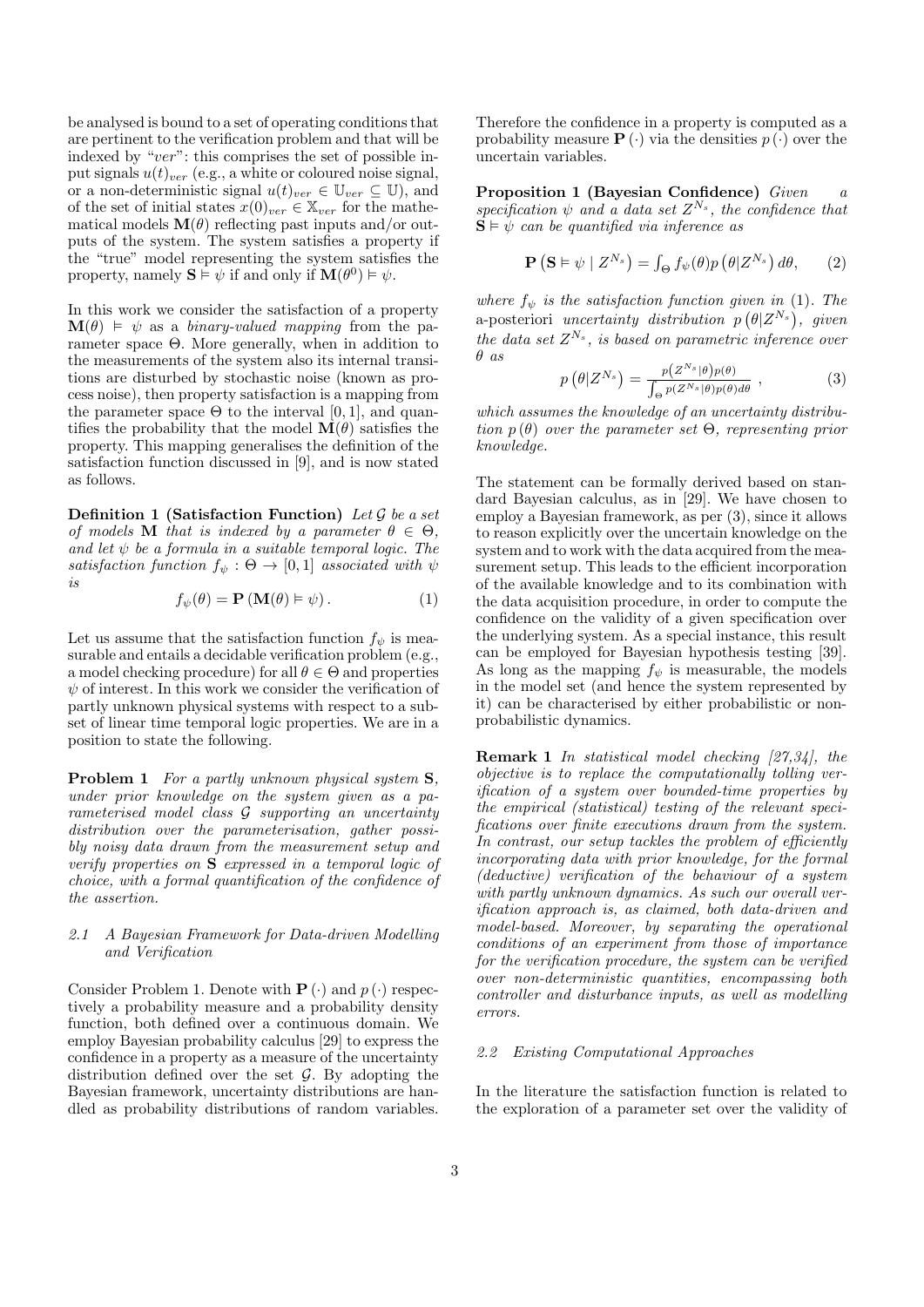a formal property  $f_{\psi}(\theta)$ , and has been studied for autonomous models in continuous time in  $[4,16,22]$ .

Bayesian inference is widely applicable to different types of properties and models, however its computational complexity might in practice limit its implementation. Analytical solutions to the inference equation (3) can be found if the prior is a conjugate distribution. For linear dynamical systems, closed-form solutions are given inter alia in  $[31]$ .

In general  $(2)-(3)$  in Proposition 1 lack analytical solutions, and the assessment of the satisfaction function  $(1)$ may be computationally intensive. Statistical methods such as the one proposed in [18] on a similar Bayesian approach lead to involved computations and introduce additional uncertainty from Monte Carlo techniques.

In contrast with the reviewed literature, in the next section we propose a novel computational approach over discrete-time linear time-invariant systems. By exploiting linear parameterisations, analytical solutions of both the parameter inference and the satisfaction function are characterised, over properties expressed within a fragment of a temporal logic.

### 3 LTL Verification of LTI Systems

Consider a system S that can be represented by a class of finite-dimensional dynamical models that evolve in discrete-time, and are linear time-invariant (LTI). We focus the study to non probabilistic dynamics. These models depend on input and output signals ranging over  $\mathbb{R}^m$  and  $\mathbb{R}^p$ , respectively, and on variables  $x_{\mathbf{S}}(t)$  taking values in an Euclidean space,  $x_{\mathbf{S}}(t) \in \mathbb{X} \subseteq \mathbb{R}^n$ , where n, the state dimension, is the model order. The behaviour of such a system is encompassed by state-space models  $(A_{\mathbf{S}}, B_{\mathbf{S}}, C_{\mathbf{S}}, D_{\mathbf{S}})$  as

$$
\mathbf{S}: \begin{cases} x_{\mathbf{S}}(t+1) = A_{\mathbf{S}}x_{\mathbf{S}}(t) + B_{\mathbf{S}}u(t), \\ y_0(t) = C_{\mathbf{S}}x_{\mathbf{S}}(t) + D_{\mathbf{S}}u(t), \end{cases} (4)
$$

where matrices  $A_{\mathbf{S}}, B_{\mathbf{S}}, C_{\mathbf{S}}, D_{\mathbf{S}}$  are of appropriate dimensions. The experimental measurement setup, as depicted in Figure 1, consists of the signals  $u(t)_{ex}$  and  $\tilde{y}(t)_{ex} = y_0(t)_{ex} + e(t)$ , representing the inputs and the measured outputs, respectively, and where  $e(t)$  is an additive zero-mean, white, Gaussian-distributed measurement noise with covariance  $\Sigma_e$  that is uncorrelated from the inputs.  $N_s$  samples are collected within a data set  $Z^{N_s} = \{u(t)_{ex}, \tilde{y}(t)_{ex}\}_{t=1}^{N_s}.$ 

# 3.1 Formalisation of Properties

System properties are expressed, over a finite set of atomic propositions  $p_i \in AP$ ,  $i = 1, \ldots, |AP|$ , in Linear Temporal Logic [2]. Any LTL formula  $\psi$  is built up recursively via the syntax

$$
\psi ::= \text{true} \mid p \mid \neg \psi \mid \psi \land \psi \mid \bigcirc \psi \mid \psi \cup \psi.
$$

Let  $\pi = \pi(0), \pi(1), \pi(2), \ldots \in \Sigma^{\mathbb{N}^+}$  be a string composed<br>of letters from the alphabet  $\Sigma = 2^{AP}$ , and let  $\pi_t =$  $\pi(t), \pi(t+1), \pi(t+2), \ldots$  be a subsequence (postfix) of  $\pi$ . The satisfaction relation between  $\pi$  and  $\psi$  is denoted as  $\pi \models \psi$  (or equivalently  $\pi_0 \models \psi$ ). The semantics of the satisfaction relation are defined recursively over  $\pi_t$  and the syntax of the LTL formula  $\psi$  as follows:

(true) 
$$
\pi_t \vDash \text{true}
$$

\n(atomic prop.)  $\pi_t \vDash p$ 

\n $\Leftrightarrow p \in \pi(t)$ 

\n(negation)  $\pi_t \vDash \neg \psi$ 

\n $\Leftrightarrow \pi_t \nvDash \psi$ 

\n(conjunction)  $\pi_t \vDash \psi_1 \wedge \psi_2$ 

\n $\Leftrightarrow \pi_t \vDash \psi_1$  and  $\pi_t \vDash \psi_2$ 

\n(next)  $\pi_t \vDash \bigcirc \psi$ 

\n $\Leftrightarrow \pi_{t+1} \vDash \psi$ 

\n(until)  $\pi_t \vDash \psi_1 \cup \psi_2$ 

\n $\Leftrightarrow \exists i \in \mathbb{N} : \pi_{t+i} \vDash \psi_2$ 

\nand  $\forall j \in \mathbb{N}$ 

\n $0 \leq j < i, \pi_{t+j} \vDash \psi_1$ 

This syntax allows to extend the study to more complex propositional formulae (such as disjunction or implication). Denote the  $k$ -bounded and unbounded invariance (or safety) operator as  $\Box^k \psi = \bigwedge_{i=0}^k \bigcirc^i \psi$  and  $\Box \psi = \neg(\text{true } \mathsf{U} \neg \psi)$ , respectively.

It is of interest to refer formal properties expressed as LTL formulae to the input-output behaviour of a dynamical model, over a given time horizon  $t \geq 0$ . The output  $y_0(t)_{ver} \in \mathbb{Y}$  is labeled by a map  $L : \mathbb{Y} \to \Sigma$ , which assigns symbols  $\alpha$  in the alphabet  $\Sigma$  of the formulae discussed previously to half spaces on the output, as

$$
L(y_0(t)_{ver}) = \alpha \in \Sigma \Leftrightarrow \bigwedge_{p_i \in \alpha} A_{p_i} y_0(t)_{ver} \leq b_{p_i}, \tag{5}
$$

for given  $A_{p_i} \in \mathbb{R}^{1 \times p}$ ,  $b_{p_i} \in \mathbb{R}$ . In other words, sets of atomic propositions in  $AP$  are associated to polyhedra over  $\mathbb{Y} \subset \mathbb{R}^p$ . Let us underline that properties are defined over the behaviour  $y_0(t)_{ver}$  of the model, and not over the noisy measurements  $\tilde{y}(t)_{ex}$  of the model considered within the measurement setup. Additionally, for the verification problem the input signal is modelled as a bounded signal  $u(t) \in \mathbb{U}_{ver}$ , and represents external non-determinism from the environment acting on the system.

# 3.2 Model Set Selection

As a first step we need to embed the available a-priori knowledge on the underlying system within a parameterised model set. Note that although the goal of parameter exploration in formal verification has recently attracted quite some attention  $[4,16,22]$ , there are as of yet no general scalable results for the computation of the satisfaction function for nonlinearlyparameterised, discrete-time LTI models. The use of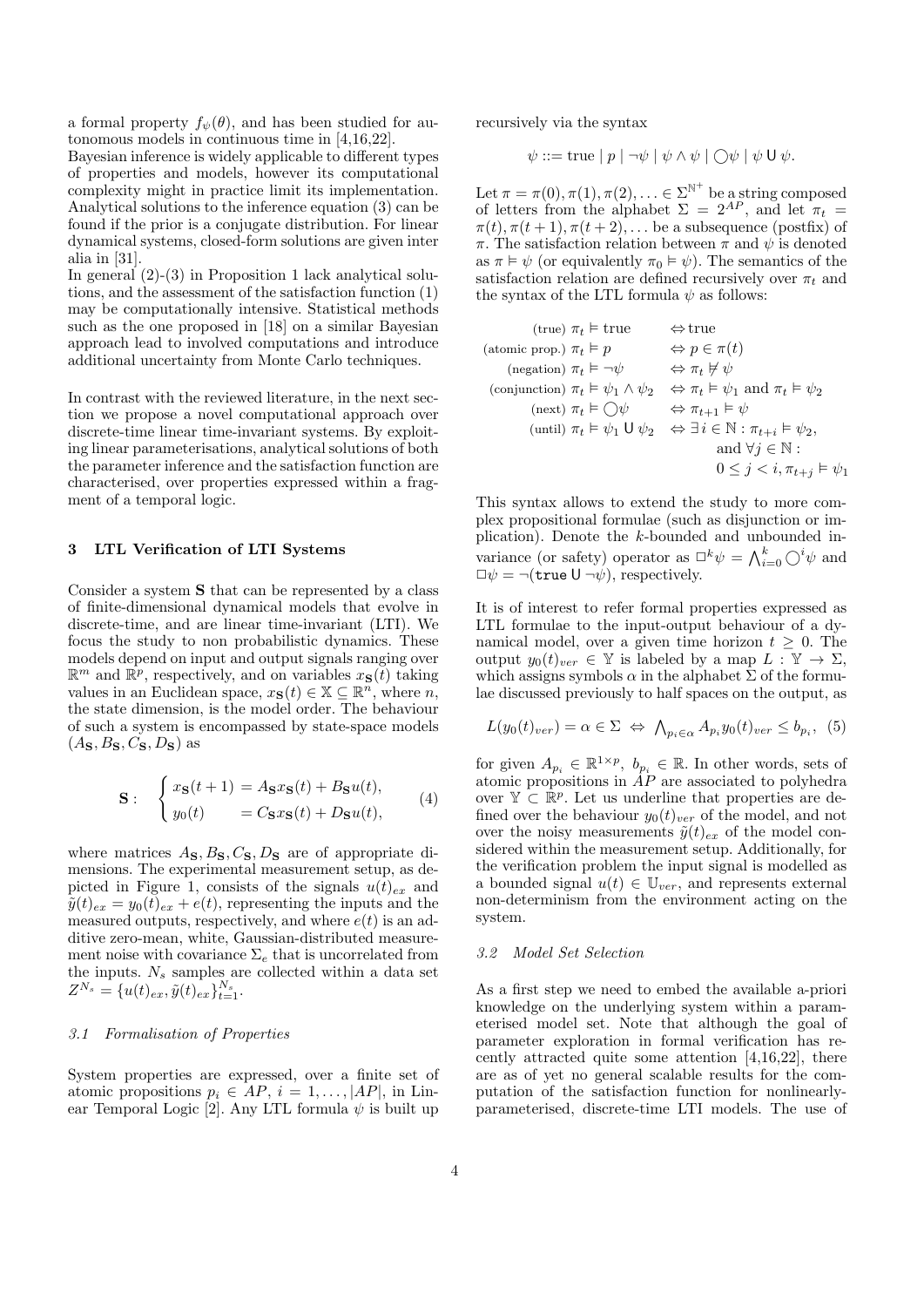linearly-parameterised model sets, especially those defined through orthonormal basis functions (as further elaborated next), has been widely used for the modelling of physical systems, such as the thermal dynamics of buildings  $[32,38]$ .

Whilst in general the uncertainty about a model representing a linear time-invariant system does not map onto a linearly-parameterised model set, we argue that a linearly-parameterised model set can encompass a relevant class of models. For instance, any asymptotically stable LTI model can be represented uniquely by its (infinite) impulse response [23], and the coefficients of the impulse response define a linear parameterisation for this model. Further, for asymptotically stable systems, the coefficients of the impulse response converge to zero, so that a truncated set of impulse coefficients provides a good approximate LTI model set with a finitedimensional, linear parameterisation. These impulse responses define a finite set of orthonormal basis functions  $[24,$  Chapters  $4$  and  $7$ ,  $[36]$  and construct a valid model set for a physical system solely based on knowledge of asymptotic stability. Alternative choices for an orthonormal basis such as Laguerre functions and Kautz functions [24], can incorporate additional and more extensive prior knowledge of the physical system.

We conclude that, as an alternative to the use of a nonlinearly parameterised set of models, structural information (even when not exact) can be used to select a set of orthonormal basis functions, whose finite truncation defines a finite-dimensional linearly-parameterised model set indexed over the coefficients of the basis functions. Thus, in the following we consider a linearly parameterised model set  $G$  that encapsulates system  $S$ , and specifically  $\mathcal{G} = \{(A, B, C(\theta), D(\theta)), \theta \in \Theta\}.$ 

A system satisfies a property if, assuming it can be equivalently represented by a mathematical model  $\mathbf{M}(\theta^0)$ , all the words generated by the model satisfy that property. Since properties are encoded over the external (inputoutput) behaviour of the system S, which is the behaviour of  $\mathbf{M}(\theta^0)$  (where in our case  $\theta^0 \in \Theta$ ), we may equivalently assert that any property  $\psi$  is verified by the system,  $S \vDash \psi$ , if and only if it is verified by the unknown model representing the system, namely  $\mathbf{M}(\theta^0)$   $\models$  $\psi$ . Within the modelling perspective offered in this work, let us introduce  $\Theta_{\psi}$  to be the feasible set of parameters, such that for every parameter in that set the property  $\psi$  holds, i.e.,  $\forall \theta \in \Theta_{\psi} : \mathbf{M}(\theta) \models \psi$ . More precisely,  $\Theta_{\psi}$  is characterised as the level set of the satisfaction function  $f_{\psi}, \Theta_{\psi} = {\theta \in \Theta : f_{\psi}(\theta) = 1}.$  The quantification of  $\Theta_{\psi}$  is of key importance in our work.

### Safety Verification of Bounded-time Properties  $3.3$

Models  $M$  in the class  $G$  have the following representation  $(A, B, C(\theta), 0)$ :

$$
\mathbf{M}(\theta): \begin{cases} x(t+1) = Ax(t) + Bu(t), \\ \hat{y}(t,\theta) = C(\theta)x(t), \end{cases} (6)
$$

and are parameterised by  $\theta \in \Theta \subset \mathbb{R}^{pn}$ ,  $\theta = \text{vec}(C)$ and  $C(\theta) \in \mathbb{R}^{p \times n}$ . We assume a prior probability distribution  $p(\theta)$ , which structures the knowledge of the uncertainty in  $\theta$ . In addition to this *strictly proper* model class, we will also allow for a *proper* model class  $(A, B, C(\theta), D(\theta))$ , where both the C and the Dmatrices are parameterised, so that  $\theta = \text{vec}([C \ D]))$ . For a given initial condition  $x(0)$  and input sequence. the output of the "true" model  $\hat{y}(t, \theta^0)$  is equal to the system output  $y_0(t)$ .

Consider a measurement setup as in Figure 1, related to an unknown parameter  $\theta^0$ . Signals  $u(t)_{ex}$  and  $\tilde{y}(t)_{ex}$  represent the input and the measured output, respectively. and  $e(t)$  is an additive zero-mean, white, Gaussiandistributed measurement noise with covariance  $\Sigma_e$  that is uncorrelated from the input. From this setup  $N_s$  samples are collected in a data set  $Z^{N_s} = \{u(t)_{ex}, \tilde{y}(t)_{ex}\}_{t=1}^{N_s}$ . Given the operating conditions of the experiment setup, the measured signal  $\tilde{y}(t)_{ex}$  can be fully characterised: its probability density, conditional on the parameters  $\theta$ , is

$$
p(Z^{N_s}|\theta) = \prod_{t=1}^{N_s} p(\tilde{y}(t)_{ex}|\theta)
$$
  
= 
$$
\frac{1}{\sqrt{|\Sigma_e|^{N_s}(2\pi)^{pN_s}}}\exp\Bigg[-\frac{1}{2}\sum_{t=1}^{N_s}(\hat{y}(t,\theta) - \tilde{y}(t)_{ex})^T\Sigma_e^{-1}(\hat{y}(t,\theta) - \tilde{y}(t)_{ex})\Bigg],
$$

and can be directly used in Proposition 1. This conditional density  $p(X^N|\theta)$  depends implicitly on the given initial state  $x(0)_{ex}$  and, in the case of a given uncertainty distribution over  $x(0)_{ex}$ ,  $p(Z^{N_s}|\theta)$  should be marginalised over  $x(0)_{ex}$  [31]. The a-posteriori uncertainty distribution is obtained as the analytical solution of the parametric inference in  $(3)$  [31].

Recall now that for a given specification  $\psi$ , we seek to determine a feasible set of parameters  $\Theta_{\psi}$ , which is such that the corresponding models admit property  $\psi$ , namely  $\mathbf{M}(\theta) \models \psi$ ,  $\forall \theta \in \Theta_{\psi}$ . Since models  $\mathbf{M}(\theta)$  have a linearly-parameterised state space realisation as per (6), it follows that when the set of initial states  $\mathbb{X}_{ver}$ and of inputs  $\mathbb{U}_{ver}$  are bounded polyhedra, the verification of a class of safety properties expressed by formulae with labels as in  $(5)$  leads to a set of feasible parameters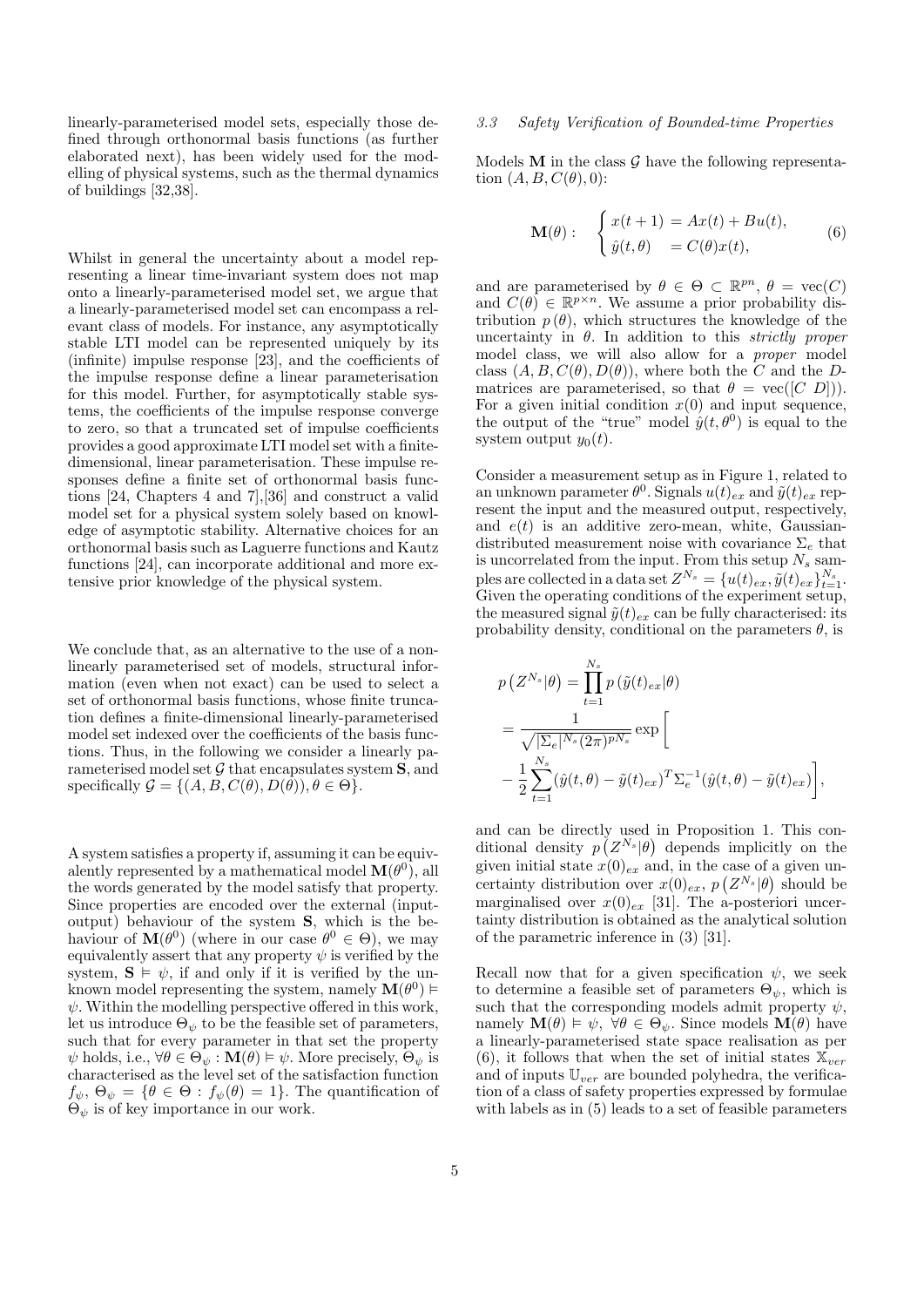$\Theta_{\psi}$  that is a polyhedron, which can be easily computed. More precisely, the following result can be derived.

**Theorem 2** Consider properties  $\psi$  composed within the LTL fragment  $\psi ::= \alpha \bigcirc \bigcirc \psi \bigcirc \psi_1 \land \psi_2$ , with  $\alpha \in \Sigma$ . Given a bounded polyhedral set (a polytope) of initial states  $x(0) \in \mathbb{X}_{ver}$  and of inputs  $u(t) \in \mathbb{U}_{ver}$  for  $0 \leq t < \infty$ , and considering a labelling map as in (5), then the feasible set  $\Theta_{\psi}$  of the parameterised model set  $(6)$  is a polyhedron.

**Proof** [of Theorem 2] Let  $\otimes$  denote the Kronecker product. Consider the input set  $\mathbb{U}_{ver}$  to be the convex hull of U, i.e.  $conv(U) = U_{ver}$ . Similarly let the set of initial states be  $conv(X_{ver}) = \mathbb{X}_{ver}$ . Let the model set be given as  $\mathbf{M}(\theta) = (A, B, C(\theta), D)$ . We will temporarily assume that  $D$  is set to be equal to zero, and afterwards (cf. Point 3) we will show how to work with a parameterised  $D$ . As can be deduced from the *and* operations in  $(5)$ , note that for simplicity the syntax fragment  $\psi ::= \alpha | \bigcirc \psi | \psi_1 \wedge \psi_2$ with  $\alpha \in \Sigma = 2^{AP}$  is equivalent to  $\psi ::= p \bigcup \psi | \psi_1 \wedge \psi_2$ with  $p \in AP$ . We structure the proof in three parts.

1. We claim that for every specification  $\psi$  composed from the syntax fragment  $\psi ::= p \bigcirc \bigcirc \psi | \psi_1 \wedge \psi_2$  and  $\theta \in \Theta$ , the words generated by a model  $\mathbf{M}(\theta) = (A, B, C(\theta), 0)$ with state  $x(t)$  satisfy the specification  $\psi$ , denoted  $\langle$  $\mathbf{M}(\theta), x(t) > \models \psi$ , if and only if

$$
\left(\left(I_{n_{\psi}}\otimes x(t)\right)^{T}N_{\psi}+K_{\psi}\right)\theta\leq B_{\psi}.\tag{7}
$$

The matrices  $N_{\psi} \in \mathbb{R}^{nn_{\psi} \times np}, K_{\psi} \in \mathbb{R}^{n_{\psi} \times np}, B_{\psi} \in \mathbb{R}^{n_{\psi}}$ in the above satisfaction relation have dimensions that are functions of the parametrisation and of a propertydependent "dimension"  $n_{\psi}$ , which will be obtained inductively over the syntax of the specification. Next we focus on the study of fragments of the LTL syntax.

For any *atomic proposition* the model starting from state  $x(t)$  satisfies a property  $p_i$ , i.e.,  $\lt M(\theta), x(t) \gt\models p_i \Leftrightarrow$ <br>  $A_{p_i} y \le b_{p_i}$ , with  $A_{p_i} \in \mathbb{R}^{1 \times p}$  and  $b_{p_i} \in \mathbb{R}$ . We construct<br>
the matrices  $N_{p_i}$ ,  $K_{p_i}$  and  $B_{p_i}$  as follows. Consider  $y(t)$ for a given  $x(t)$  then

$$
A_{p_i}y(t) = A_{p_i}C(\theta)x(t) = x(t)^T(I_n \otimes A_{p_i})\theta.
$$

This yields  $N_{p_i} = (I_n \otimes A_{p_i}) \in \mathbb{R}^{n \times np}$ ,  $K_{p_i} = O_{1 \times np} \in \mathbb{R}^{1 \times np}$ , and  $B_{p_i} = b_{p_i} \in \mathbb{R}^{1 \times 1}$ .

The next operation  $\bigcirc \psi_1$  with matrices  $(N_{\psi_1}, K_{\psi_1}, B_{\psi_1})$ yields matrices

$$
\begin{aligned} N_{\bigcirc \psi_1} &= \mathbf{1}_{|U|} \otimes \left( I_{n_{\psi_1}} \otimes A^T \right) N_{\psi_1}, \\ K_{\bigcirc \psi_1} &= \mathcal{U} \left( I_{n_{\psi_1}} \otimes B \right)^T N_{\psi_1} + \mathbf{1}_{|U|} \otimes K_{\psi_1}, \\ B_{\bigcirc \psi_1} &= \mathbf{1}_{|U|} \otimes B_{\psi_1}, \end{aligned}
$$

where the *i*-th set of  $n_{\psi_1}$  rows of  $\mathcal{U} \in \mathbb{R}^{|U|n_{\psi_1} \times m}$  is defined as

$$
(I_{n_{\psi_1}} \otimes u_i^T)
$$
 with  $u_i \in U$ 

and where  $n_{\bigcirc \psi_1} = |U| n_{\psi_1}$ . This can be derived as

$$
\langle \mathbf{M}(\theta), x(t) \rangle \models \bigcirc \psi \Leftrightarrow \forall u(t) \in \mathbb{U}_{ver} : \n\left( \left( I_{n_{\psi_1}} \otimes x(t+1) \right)^T N_{\psi_1} + K_{\psi_1} \right) \theta \leq B_{\psi_1}, \n\Leftrightarrow \forall u(t) \in \mathbb{U}_{ver} : \n\left( \left( I_{n_{\psi_1}} \otimes Ax(t) \right)^T N_{\psi_1} \n+ \left( I_{n_{\psi_1}} \otimes Bu(t) \right)^T N_{\psi_1} + K_{\psi_1} \right) \theta \leq B_{\psi_1}.
$$

Since the above is an affine function in  $u(t)$ , the image of every  $u(t) \in \text{conv}(U) = \mathbb{U}_{ver}$  can be expressed as a convex combination of the values at the vertices  $u_i \in U$ , c.f. [6]. Thus an equivalent expression is

$$
\Leftrightarrow \forall u_i \in U : \left( \left( I_{n_{\psi_1}} \otimes Ax(t) \right)^T N_{\psi_1} + \left( I_{n_{\psi_1}} \otimes u_i \right)^T \left( I_{n_{\psi_1}} \otimes B \right)^T N_{\psi_1} + K_{\psi_1} \right) \theta \le B_{\psi_1},
$$
\nwhich can be rewritten as

which can be rewritten as

$$
\begin{aligned} \Leftrightarrow \Big( \mathbf{1}_{|U|} \otimes \big( I_{n_{\psi_1}} \otimes Ax(t) \big)^T \, N_{\psi_1} + \mathcal{U} \, \big( I_{n_{\psi_1}} \otimes B \big)^T \, N_{\psi_1} \\ + \, \mathbf{1}_{|U|} \otimes K_{\psi_1} \Big) \theta \leq \mathbf{1}_{|U|} \otimes B_{\psi_1}. \end{aligned}
$$

Matrices  $K_{\bigcirc \psi}$ , and  $B_{\bigcirc \psi}$  can be obtained directly. To obtain  $N_{\bigcirc \psi}$  now rewrite the first term:

$$
\begin{split} \mathbf{1}_{|U|} &\otimes (I_{n_{\psi_1}} \otimes x^T(t)) (I_{n_{\psi_1}} \otimes A^T) N_{\psi_1} \\ &= (I_{|U|} \mathbf{1}_{|U|}) \otimes (I_{n_{\psi_1}} \otimes x^T(t)) (I_{n_{\psi_1}} \otimes A^T) N_{\psi_1} \\ &= \left(I_{|U|n_{\psi_1}} \otimes x^T(t)\right) \left(\mathbf{1}_{|U|} \otimes (I_{n_{\psi_1}} \otimes A^T) N_{\psi_1}\right). \end{split}
$$

The and operation  $\psi_1 \wedge \psi_2$  for  $(N_{\psi_1}, K_{\psi_1}, B_{\psi_1})$  and  $(N_{\psi_2},$  $K_{\psi_2}, B_{\psi_2}$  with  $n_{\psi_1 \wedge \psi_2} = (n_{\psi_1} + n_{\psi_2})$  gives

$$
N_{\psi_1 \wedge \psi_2} = \begin{bmatrix} N_{\psi_1} \\ N_{\psi_2} \end{bmatrix}, K_{\psi_1 \wedge \psi_2} = \begin{bmatrix} K_{\psi_1} \\ K_{\psi_2} \end{bmatrix}, B_{\psi_1 \wedge \psi_2} = \begin{bmatrix} B_{\psi_1} \\ B_{\psi_2} \end{bmatrix}.
$$

This can be derived from

$$
\langle \mathbf{M}(\theta), x(t) \rangle \models \psi_1 \land \psi_2
$$
  
\n
$$
\Leftrightarrow \bigwedge_{i \in \{1,2\}} \left( \left( I_{n_{\psi_i}} \otimes x(t) \right)^T N_{\psi_i} + K_{\psi_i} \right) \theta \le B_{\psi_i}
$$
  
\n
$$
\Leftrightarrow \left( \left( I_{n_{\psi_1 \land \psi_2}} \otimes x(t) \right)^T \begin{bmatrix} N_{\psi_1} \\ N_{\psi_2} \end{bmatrix} + \begin{bmatrix} K_{\psi_1} \\ K_{\psi_2} \end{bmatrix} \right) \theta \le \begin{bmatrix} B_{\psi_1} \\ B_{\psi_2} \end{bmatrix}.
$$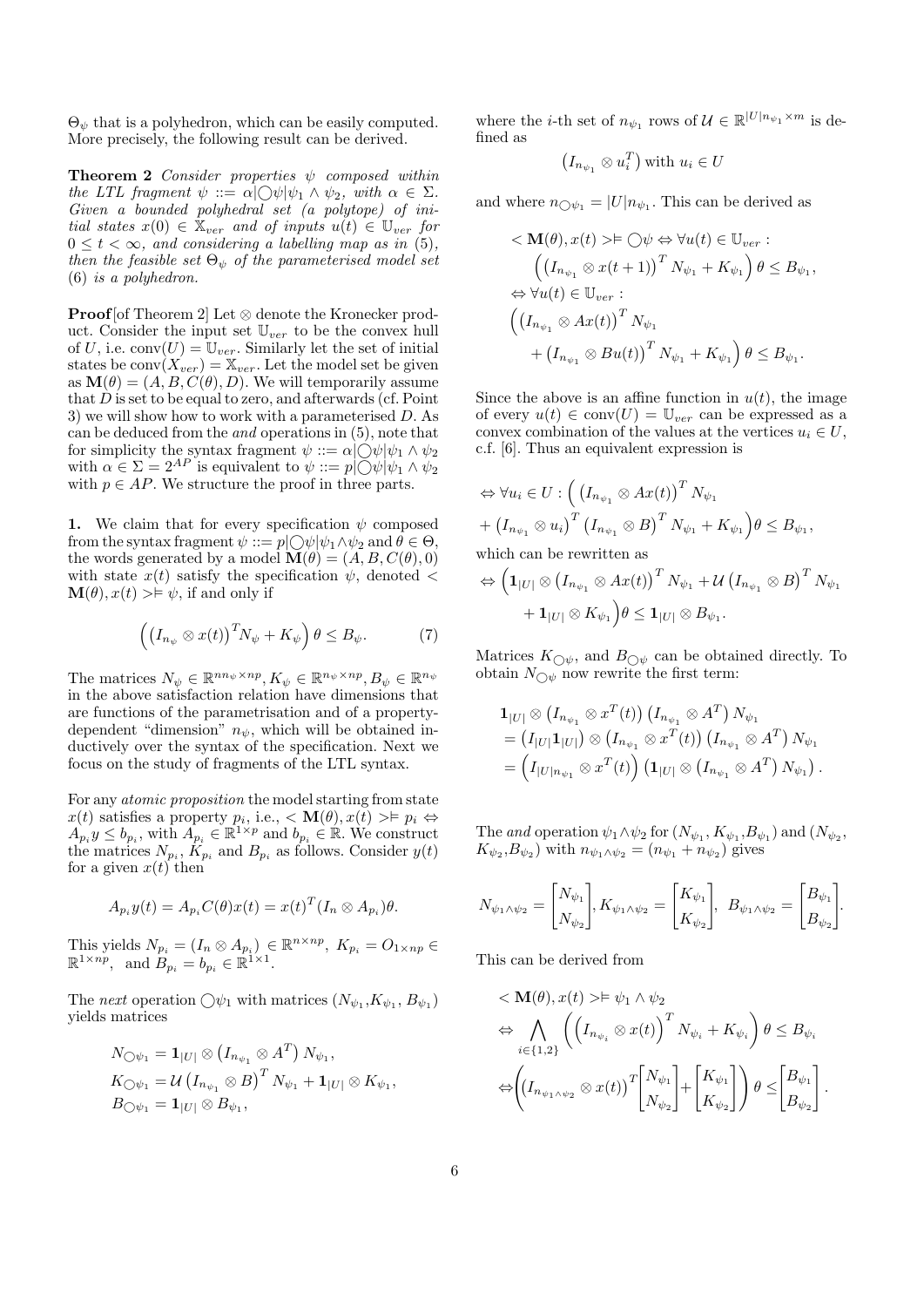2. The matrix-valued function

$$
\left(\left(I_{n_{\psi}}\otimes x(0)\right)^{T}N_{\psi}+K_{\psi}\right)\theta
$$

is affine in  $x(0)$  (for a fixed  $\theta$ ), therefore its value at the initial condition  $x(0) \in \mathbb{X}_{ver}$  is a convex combination of the function values at the vertices  $X_{ver}$  of  $\mathbb{X}_{ver}$ . Thus the satisfaction relation  $\langle \mathbf{M}(\theta), x(0) \rangle \neq \psi$  represented by the multi-affine inequality holds uniformly over  $x(0) \in$  $\mathbb{X}_{ver}$  if and only if it holds for the vertices of  $\mathbb{X}_{ver}$ .

This gives a set of affine inequalities in  $\theta$ , thus the feasible set  $\Theta_{\psi}$  is a polyhedron and is given as

$$
\left\{\theta\in\Theta:\bigwedge_{x_i\in X_{ver}}\!\!\left(\left(I_{n_{\psi}}\otimes x_i\right)^T N_{\psi}+K_{\psi}\right)\theta\leq B_{\psi}\right\}.
$$

Let us remark that the set  $\Theta_{\psi}$  is a polyhedron because it is formed by a finite set of half spaces.

3. To complete the proof of Theorem 2, we need to extend the results to models with parameterised  $D$ . The dynamics of model  $(A, B, C, D)$  with both  $C$  and  $D$  fully parameterised can be reformulated as

$$
\begin{bmatrix} x(t+1) \\ u(t+1) \end{bmatrix} = \begin{bmatrix} A & B \\ 0 & 0 \end{bmatrix} \begin{bmatrix} x(t) \\ u(t) \end{bmatrix} + \begin{bmatrix} 0 \\ I \end{bmatrix} u(t+1)
$$

$$
y(t) = \begin{bmatrix} C & D \end{bmatrix} \begin{bmatrix} x(t) \\ u(t) \end{bmatrix}.
$$

Using the new matrices  $(\tilde{A}, \tilde{B}, \tilde{C}(\theta), 0)$  the obtained results still hold. For part 2. set of vertices  $X_{ver}$  needs to be extended with the vertices of U as  $X_{ver} \times U$ .  $\Box$ 

In the computation of the feasible set, the faces of the polyhedron  $\Theta_{\psi}$  are shown to be a function of the vertices (recall that a polytope can be written as the convex hull of a *finite* set of vertices) of the bounded set of initial states  $\mathbb{X}_{ver}$  and of the set of inputs  $\mathbb{U}_{ver}$ , and are also expected to grow in number as a function of the time horizon of the property.

The result in Theorem 2 is valid for any finite composition of the LTL fragment  $\psi ::= \alpha \cup \psi \psi_1 \wedge \psi_2$ , as such it only holds for finite horizon properties. Properties defined over the infinite horizon will be the objective of Section 3.5.

**Remark 2** The feasible set  $\Theta_{\psi}$  obtained in Theorem 2 is a Borel-measurable set as it defines (if not empty) a closed set in the parameter space.

### Case Study: Bounded-Time Safety Verification  $3.4$

# 3.4.1 Single-Input Single-Output System

Consider a system  $S$  and verify whether the output  $y_0(t)_{ver}$  remains within the interval  $\mathcal{I} = [-0.5, 0.5],$ labeled as  $\iota$ , for the next 5 time steps, under  $u(t)_{ver} \in$  $\mathbb{U}_{ver} = [-0.2, 0.2]$  and  $x(0)_{ver} \in \{0_2\} = \mathbb{X}_{ver}$ . Introduce accordingly the alphabet  $\Sigma = \{\iota, \tau\}$  and the labelling map  $L: L(y) = \iota, \forall y \in \mathcal{I}, L(y) = \tau, \forall y \in \mathbb{Y} \setminus \mathcal{I}.$ Now check whether the following LTL property holds:  $\mathbf{S} \models \bigwedge_{i=1}^{5} (\bigcirc)^{i} \iota.$ 

We assume that system  $S$  can be represented as an element of a model set  $\mathcal G$ , with models expressed via transfer functions characterised by second-order Laguerre-basis functions [23] (a special case of orthonormal basis functions). This translates to the following parameterised state-space representation:

$$
x(t+1) = \begin{bmatrix} a & 0 \ 1 - a^2 & a \end{bmatrix} x(t) + \begin{bmatrix} \sqrt{1 - a^2} \\ (-a)\sqrt{1 - a^2} \end{bmatrix} u(t),
$$
  

$$
\hat{y}(t, \theta) = \theta^T x(t).
$$
 (8)

The parameter set is chosen as  $\theta \in \Theta = [-10, 10]^2$ . whereas the coefficient  $a$  is chosen to be equal to 0.4. We select, as prior available knowledge on the system, a uniform distribution  $p(\theta)$  on the model class, and pick a known variance  $\sigma_e^2 = 0.5$  for the white additive noise on<br>the measurement. The set of feasible parameters  $\Theta_\psi \subset \Theta$ is represented in Figure 2 and is computed according to Theorem 2. Based on the prior available knowledge, the confidence associated to  $\theta^0 \in \Theta_{\psi}$  amounts to 0.0165: this quantity is obtained by numerical computation of (2) with probability distribution  $^{2}$   $p(\theta)$ . Thereafter, we have set up an experiment on the system with "true parameter"  $\bar{\theta}^0 = [1\ 0]^T$  (Figure 2) and with input signal  $u(t)_{ex}$ , a realisation of a white noise with a uniform distribution over [-0.2, 0.2], and measured  $\tilde{y}(t)_{ex}$  for 200 consecutive time instances. In comparison to the confidence obtained with the prior  $p(\theta)$ , the uncertainty distribution is refined as  $p(\theta|Z^{N_s})$ , and the resulting confidence in the property is increased to  $0.779$ , as per  $(2)$ . Along this line of experiments, we have repeated the test 100 times, for several instances of the parameter  $\theta^0$  characterising the underlying system **S**. In all instances, after obtaining 200 measurements the a-posteriori probability is used to assess the confidence in the safety of the system, as displayed in Table 1 via mean and variance terms. Observe that  $\theta^0$  is just outside of  $\Theta_{\psi}$  for values  $[-1, -1]^T$ and  $[1,1]^T$ . For  $\theta^0 = [-1,1]^T$  and  $\theta^0 = [1,-1]^T$ , the true parameter lies in the feasible set but very close to the edges: this is reflected in the results in Table 1. For

 $^{\rm 2}$  Integrals are solved via the numerical integration tool in Matlab.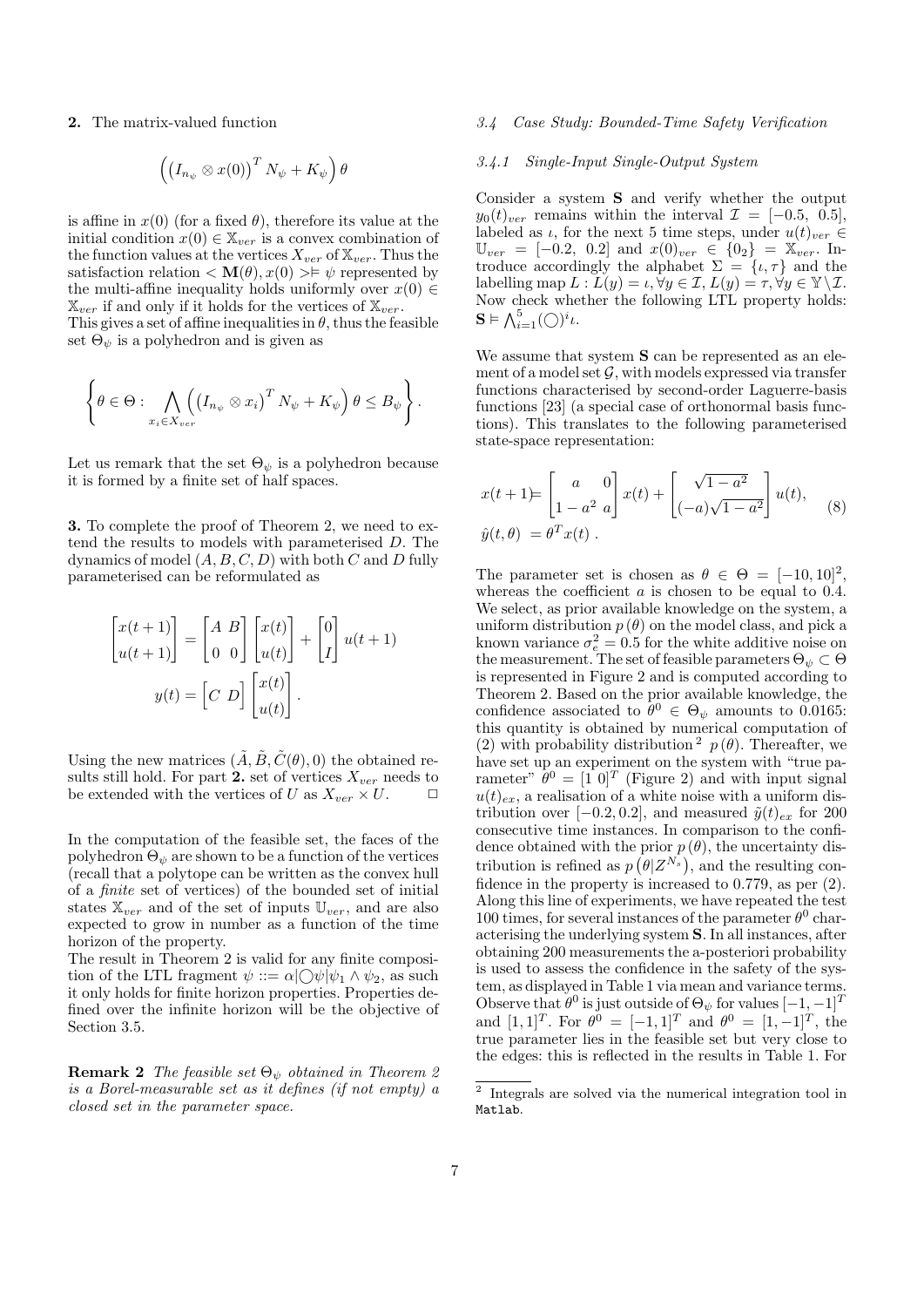Table 1 Mean  $(\mu)$  and variance  $(\sigma^2)$  of the confidence obtained from 100 experiments with 200 measurements each.

| $\theta^0$        | $\mu$                           |                               | $\theta^0$   | $\mu$                   |                         |
|-------------------|---------------------------------|-------------------------------|--------------|-------------------------|-------------------------|
| -<br>1 -1<br>$-1$ | $0.348\,$<br>$0.705\,$<br>0.492 | $\,0.073\,$<br>0.060<br>0.086 | $1 - 1$<br>1 | 0.491<br>0.730<br>0.339 | 0.085<br>0.056<br>0.065 |

the points clearly inside the feasible set the confidence generally becomes high with a low variance, whereas for the points closest to the edges  $(\theta^0 = [-1,1]^T$  and  $\theta^0 = [1, -1]^T$  the variance is higher and the confidence has only increased up to around 0.49. In comparison, the points just outside the feasible edge give a lower confidence then the former two. Consider as an example the  $[1,1]$ <sup>T</sup> case: for this the observed initial increase from  $0.0165$  (i.e., the a-priori confidence) to around 0.34 is expected and reflects the closeness of the parameter to the feasible set; additional measurements will steer the confidence down towards zero (parameter outside of the feasible set). In conclusion, the experiments show that the measurements can be used to quantify the confidence level.



 $3.4.2$ Multiple-Input/Output system: Feasible Set

In order to showcase the workings of the feasible set computations for multiple-input multiple-output (MIMO) models, we consider a straightforward extension of  $(8)$ , that is model

$$
x(t+1) = \begin{bmatrix} a & 0 \\ 1 - a^2 & a \end{bmatrix} x(t) + \begin{bmatrix} \sqrt{1 - a^2} & 0 \\ 0 & -a\sqrt{1 - a^2} \end{bmatrix} u(t)
$$

$$
\hat{y}(t, \theta) = \begin{bmatrix} \theta_1 & \theta_3 \\ \theta_2 & \theta_4 \end{bmatrix} x(t) .
$$
(9)

We verify whether the output  $y_0(t)$  remains for 5 time steps within the polytope described by

$$
\begin{bmatrix} -1 & 0 \\ -1 & -1 \\ 1 & 0 \\ 1 & 1 \end{bmatrix} y_0 \le \begin{bmatrix} 0.5 \\ 0.5 \\ 0.5 \\ 0.5 \end{bmatrix},
$$

with  $x(0)_{\text{ver}} \in \{0_2\}$  and under inputs constrained within

$$
\mathbb{U}_{\rm ver} = \text{conv}\left(\begin{bmatrix} -0.2\\ 0 \end{bmatrix}, \begin{bmatrix} 0.2\\ 0.1 \end{bmatrix}, \begin{bmatrix} 0.1\\ -0.1 \end{bmatrix}\right).
$$

Using the results in the previous subsection we compute the feasible set: in Figure 3 we display slices of the feasible set, where a slice is obtained by fixing one parameter  $\theta_i$  to a value within the feasible set.



Fig. 3. Three-dimensional plots of the four-dim feasible set.

### Verifying Unbounded-Time Properties Using In- $3.5$ variant Sets

In this section we extend the approach of Section 3.3, to hold on the LTL fragment  $\psi ::= \alpha \cup \psi | \psi_1 \wedge \psi_2$  with additionally the *unbounded* invariance (safety) operator. The subsection is built up as follows:

- $\bullet$  first we connect the notion of positive invariance with that of feasible set:
- then we discuss how to practically compute a feasible set for invariance properties, with the set of initial states limited to be the origin;
- this is then extended to computing feasible sets under initial states in a polytope that includes the origin:
- finally, we interpret these results and complete the section with results on the verification of unbounded-time properties.

Recall the form of the *k*-bounded and of the unbounded<br>invariance operators, namely  $\Box^k \psi = \bigwedge_{i=0}^k \bigcirc^i \psi$  and  $\Box \psi = \neg(\text{true } U \neg \psi)$ , respectively. The extension from a k-bounded operator, covered by the result in Theorem 2, to the unbounded invariance one, is based on the concept of robust positive invariance [7, Def. 4.3], recalled next.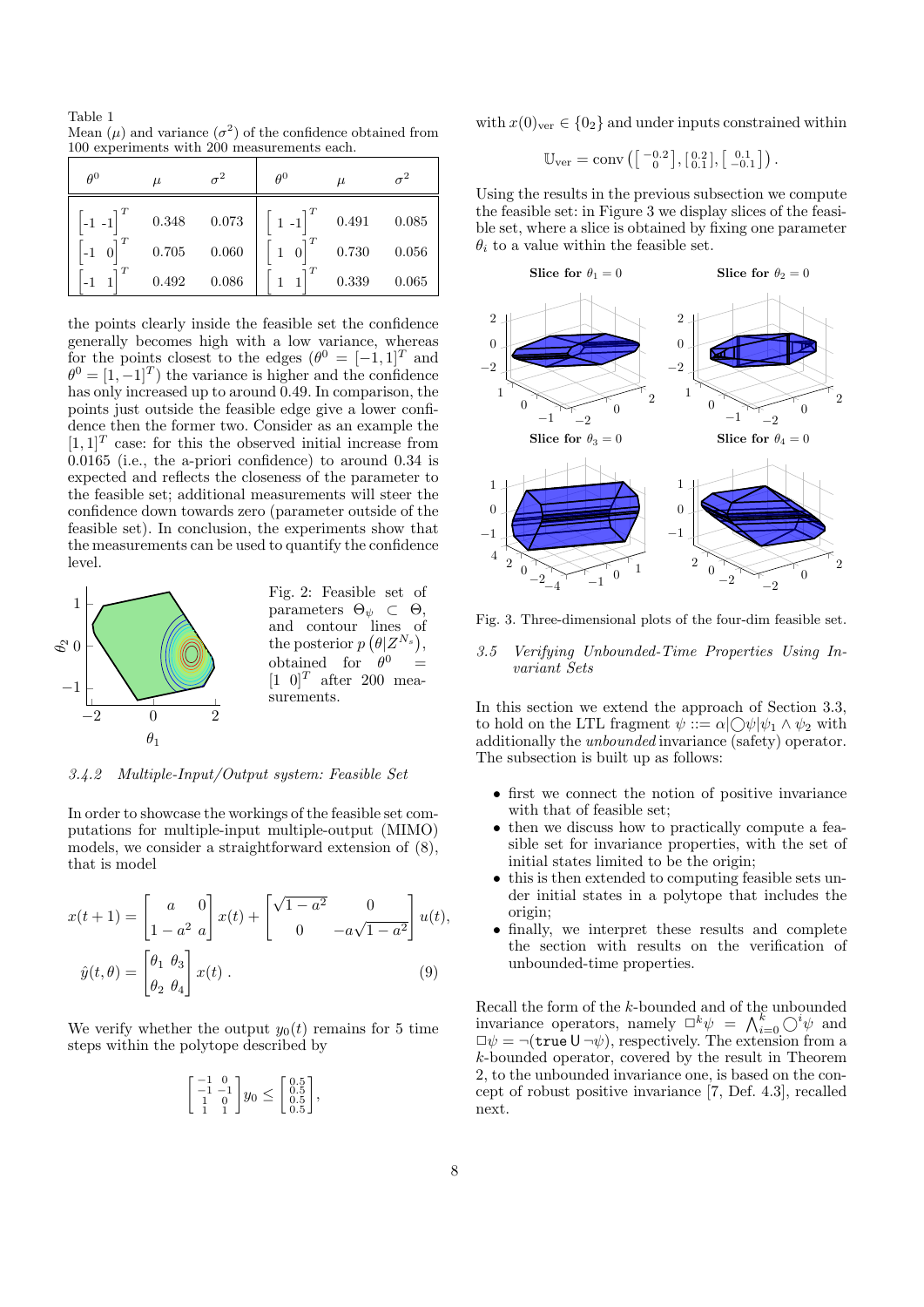**Definition 2** For the system  $x(t+1) = Ax(t) + Bu(t)$ . the set  $S \subseteq \mathbb{X}$  is said to be robustly positively invariant if, for all  $x(0) \in S$  and  $u(t) \in \mathbb{U}_{ver}$ , the condition  $x(t) \in$ S holds for all  $t \geq 0$ .

Recall that the feasible set  $\Theta_{\psi}$  is defined as the set of parameters for which property  $\psi$  holds, namely  $\forall \theta \in \Theta_{\psi}$ :  $\mathbf{M}(\theta) \models \psi$ . The satisfaction relation  $\mathbf{M}(\theta) \models \psi$  depends implicitly on the set of initial states  $x(0) \in \mathbb{X}_{ver}$  and on the set of inputs  $\mathbb{U}_{ver}$ . Let us extend the definition of the feasible set to explicitly account for its dependence on the set of initial conditions: given a bounded and convex set  $\mathcal{S} \subset \mathbb{X}$ , let  $\Theta_{\psi}(\mathcal{S})$  be defined as the set of parameters in  $\Theta$  for which the parameterised models  $\mathbf{M}(\theta)$  initialised with  $x(0) \in \mathcal{S}$  satisfy  $\psi$  over input signals  $u(t) \in \mathbb{U}_{ver}$   $t \geq 0$ . Hence the feasible set  $\Theta_{\psi}$  can be written as a function of the set of initial states  $\mathbb{X}_{ver}$ , that is  $\Theta_{\psi}(\mathbb{X}_{ver})$ . Thus the extended map  $\Theta_{\psi}(\cdot)$  takes subsets of the state space into subsets of the parameter space. Note that if  $S$  is a robustly positively invariant set that includes the set of initial states  $\mathbb{X}_{ver} \subseteq \mathcal{S}$ , then for all  $\theta \in \Theta_{\psi}(\mathcal{S})$  the models  $\mathbf{M}(\theta)$  satisfy  $\psi$  over all infinite-time model traces  $x(t)$ : this allows to state that  $\mathbf{M}(\theta) \models \Box \psi$ . We can show that the following holds.

**Lemma 3** The function  $\Theta_{\psi}(\cdot) : 2^{\mathbb{X}} \to 2^{\Theta}$ , for specifications obtained as  $\psi ::= \alpha \mid \bigcirc \psi \mid \psi_1 \wedge \psi_2$ , is monoton-<br>ically decreasing: that is if  $S_1 \subseteq S_2 \subseteq \mathbb{X}$ , then  $\Theta_{\psi}(S_2) \subseteq$  $\Theta_{\psi}(S_1)$ .

**Proof** [of Lemma 3] We leverage the notation used in the proof of Theorem 2. Provided that the parameterised model is given as  $(A, B, C(\theta), 0)$ , we show that any  $\theta \in$  $\Theta_{\psi}(S_2)$  is also an element of  $\theta \in \Theta_{\psi}(S_1)$ . Suppose  $S_2$ has a finite number of vertices  $x_i \in V(S_2)$ , then for any  $\theta \in \Theta_{\psi}(\mathcal{S}_2)$ :

$$
\bigwedge_{x_i \in \mathcal{V}(\mathcal{S}_2)} \left( (I_{n_{\psi}} \otimes x_i)^T N_{\psi} + K_{\psi} \right) \theta \leq B_{\psi},
$$

and for every  $x \in \mathcal{S}_2$ 

$$
((I_{n_{\psi}} \otimes x)^{T} N_{\psi} + K_{\psi}) \theta \leq B_{\psi}.
$$

Since the vertices  $x_i \in V(S_1)$  are also elements of  $S_2$ , then

$$
\bigwedge_{x_j \in \mathcal{V}(\mathcal{S}_1)} \left( (I_{n_{\psi}} \otimes x_j)^T N_{\psi} + K_{\psi} \right) \theta \leq B_{\psi}
$$

and  $\theta \in \Theta_{\psi}(\mathcal{S}_1)$ . This reasoning can be trivially extended to include models with parameterised  $D$  matrices. Increasing the number of vertices of  $S_1$  and  $S_2$ , does not change the result, hence the same holds if  $S_1$  and  $S_2$ are convex sets.

Based on the result in Lemma 3, we conclude that the maximal feasible set  $\Theta_{\Box \psi}$  is obtained as a mapping from the minimal robustly positively invariant set  $S$  that includes  $\mathbb{X}_{ver}$ :  $\Theta_{\Box \psi} = \Theta_{\psi}(\mathcal{S})$ . This leads next to consider under which conditions such minimal robustly positively invariant set  $S$  can be exactly computed or approximated.

*Feasible set for invariance properties with*  $\mathbb{X}_{ver} = \{0_n\}$ 

For  $\mathbb{X}_{ver} = \{0_n\}$ , assuming a bounded interval  $\mathbb{U}_{ver}$  with the origin in its interior, and under some basic assumptions on the dynamics (to be shortly discussed), the minimal robustly positively invariant set can be shown to be a bounded and convex set that includes the origin [7]. Maintaining the condition of  $\mathbb{U}_{ner}$  being bounded and having the origin in its interior, we first consider the case that  $\mathbb{X}_{ver} = \{0_n\}$  and characterise S via tools available from set theory in systems and control; thereafter we look at extensions to more general sets of initial states  $\mathbb{X}_{ver}.$ 

Assume that  $\mathbb{U}_{ver}$  includes the origin, and denote the forward reachability mappings initialised with  $\mathcal{R}^{(0)}$  :=  $\{0_n\} \subset \mathbb{X}$  as

$$
\mathcal{R}^{(i)} := \text{Post}(\mathcal{R}^{(i-1)}),\tag{10}
$$

with set operation  $Post(X) := \{x' = Ax + Bu, x \in$  $X, u \in \mathbb{U}_{ver}$ . Denote the limit reachable set as  $\mathcal{R}^{\infty} =$ <br> $\lim_{i \to \infty} \mathcal{R}^{(i)}$ . From literature we recall that properties of these  $i$ -step reachable sets, as given in [7] include the following: for a reachable pair  $(A, B)$  and an asymptotically stable matrix A, the  $\infty$ -reachable set  $\mathcal{R}^{\infty}$  is bounded and convex [7, Proposition 6.9]. Specifically, the  $k$ -step reachable set converges to the  $\infty$ -reachable set via (10), since it is monotonically increasing  $\mathcal{R}^{(i)} \subseteq \mathcal{R}^{(i+1)}$ . Moreover,  $\mathcal{R}^{\infty}$  is the minimal robustly positively invariant set for the system, so that any positively invariant set includes  $\mathcal{R}^{\infty}$  [7, Proposition 6.13]. Thus, starting from  $x(0) = 0_n$ , all  $x(t) \in \mathcal{R}^{\infty}$ , and furthermore of interest to this work we conclude that  $\Theta_{\Box^k \psi} = \Theta_{\psi}(\mathcal{R}^{(k)})$  and that  $\Theta_{\Box\psi} = \Theta_{\psi}(\mathcal{R}^{\infty}).$ 

Feasible set for invariance properties under polytopic sets of initial states

More generally, if  $\mathbb{X}_{ver} \subseteq \mathcal{R}^{\infty}$  and under the same assumptions on matrices A, B and  $0 \in \mathbb{U}_{ver}$ , then  $\mathcal{R}^{\infty}$ is the minimal robustly positively invariant set that includes  $\mathbb{X}_{ver}$ , and  $\Theta_{\psi}(\mathcal{R}^{\infty}) = \Theta_{\Box \psi}$ . For finite iterations the reachable sets  $\mathcal{R}^{(i)}$  are polytopes, and if  $\mathcal{R}^{(i)}$  =  $\mathcal{R}^{(i+1)}$ , then  $\mathcal{R}^{(i)} = \mathcal{R}^{\infty}$ . Though the iterations can stop in finite time, in general the number of iterations to obtain  $\mathcal{R}^{\infty}$  can be infinite. Whilst the minimal robustly positively invariant set is not necessarily closed or a polytope, there exist methods to approximate  $\mathcal{R}^{\infty}$  as detailed in [7]. For instance, for stable systems,  $\mathcal{R}^{(k)}$  is shown to converge to  $\mathcal{R}^{\infty}$ , in the sense that for all  $\epsilon > 0$  there exists  $\overline{k}$  such that for  $k \geq \overline{k}$ ,  $\mathcal{R}^{(k)} \subseteq \mathcal{R}^{\infty} \subseteq (1+\epsilon)\mathcal{R}^{(k)}$  [7, Proposition 6.9.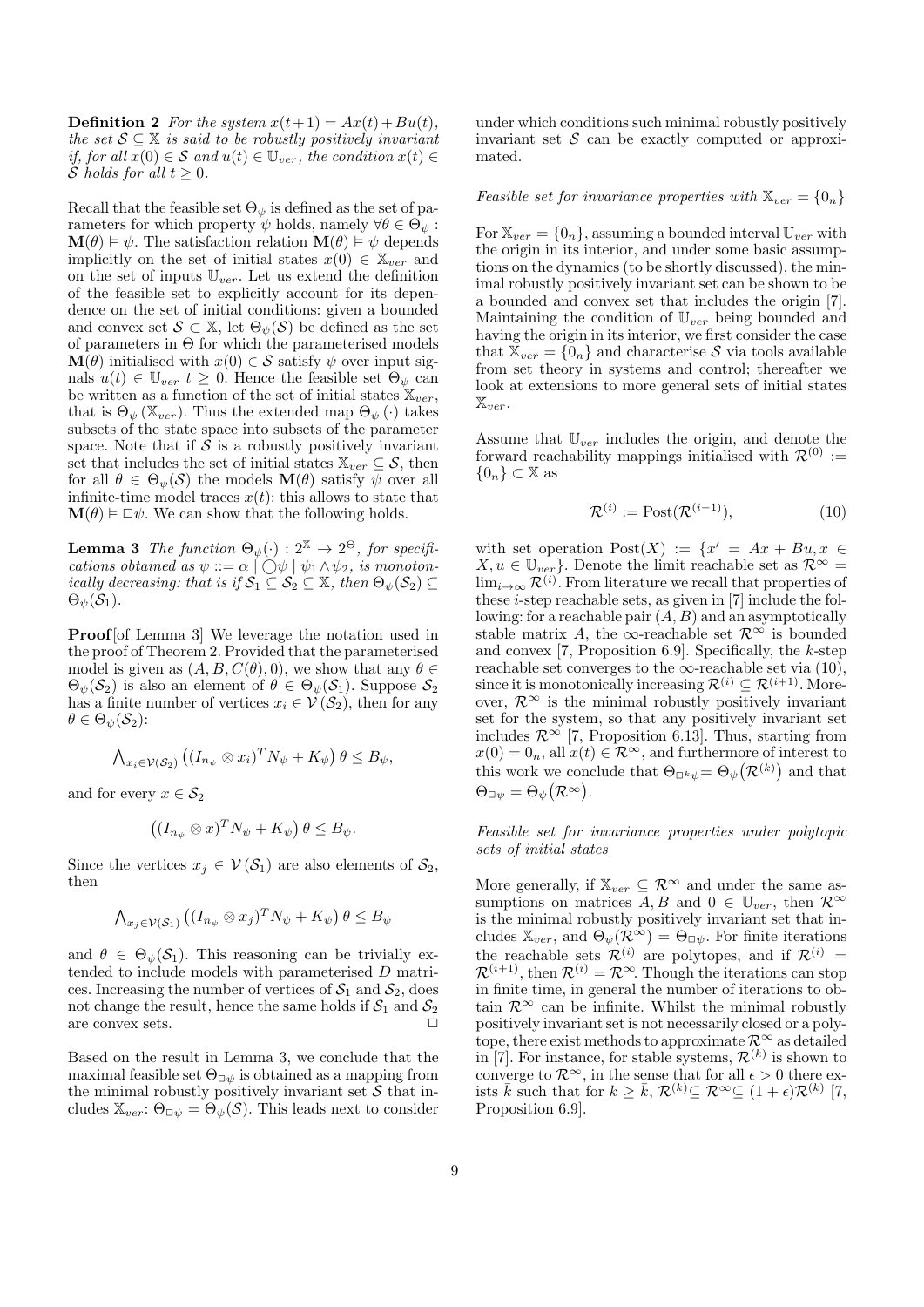Recall that the maximal feasible set  $\Theta_{\Box \psi}$  is obtained as a mapping from the minimal robustly positively invariant set S including  $\mathbb{X}_{ver}$ , so that  $\Theta_{\Box \psi} = \Theta_{\psi}(\mathcal{S})$ . Let us extend the study to the case where the conditions  $\mathbb{X}_{ver}$  $\{0_n\}$  or its extension  $\mathbb{X}_{ver} \subseteq \mathcal{R}^{\infty}$  do not apply, while the condition on the bounded set  $\mathbb{U}_{ver}$  is maintained, that is  $0 \in \mathbb{U}_{ver}$ . Consider the more general case where the set of initial states is a polytope but not necessarily a subset of  $\mathcal{R}^{\infty}$ . Denote the union of the forward reachability mappings initialised with  $\mathcal{R}_{X_{ver}}^{(0)} := X_{ver} \subseteq X$  as

$$
\mathcal{R}_{\mathbb{X}_{ver}}^{(i)} := \mathcal{R}_{\mathbb{X}_{ver}}^{(i-1)} \cup \text{Post}(\mathcal{R}_{\mathbb{X}_{ver}}^{(i-1)})\,. \tag{11}
$$

This set is also known in the literature as the reach tube. The corresponding set for infinite time is denoted as  $\mathcal{R}_{\mathbb{X}_{ver}}^{\infty} = \lim_{i \to \infty} \mathcal{R}_{\mathbb{X}_{ver}}^{(i)}$ . Notice that in the earlier case<br>when  $\mathbb{X}_{ver} \subseteq \mathcal{R}^{\infty}$ , then  $\mathcal{R}^{\infty} = \mathcal{R}_{\mathbb{X}_{ver}}^{\infty}$ . The iteration is<br>monotonically increasing  $\mathcal{R}_{\mathbb{X}_{ver}}^{(i)} \subseteq \mathcal{$ tions with  $\mathcal{R}_{\mathbb{X}_{ver}}^{\infty} = \mathcal{R}_{\mathbb{X}_{ver}}^{(i)}$ . Of course, also in this more general case, the number of iterations can be unbounded, however the convergence properties of  $\mathcal{R}_{\mathbf{x}_{ver}}^{(i)}$  extend directly to the case of sets  $\mathcal{R}_{\mathbf{x}_{ver}}^{(i)}$ . Since  $\mathcal{R}_{\mathbf{x}_{ver}}^{(i)}$  is a union of polytopes, it is not guaranteed to be a convex set. Still, it can be shown via arguments as in the proof of Theorem 2 that the computation of the feasible set  $\Theta_{\psi}(\mathcal{S})$ boils down to that of  $\Theta_{\psi}(\text{conv}(\mathcal{S}))$ .

**Remark 3** Let us illustrate the convergence property for sets  $\mathcal{R}_{\mathbb{X}_{ver}}^{(i)}$  as follows. For every vertex  $x^{i}(0) \in \mathbb{X}_{ver}$ , select a decomposition  $x_r^i + x_s^i$  with  $x_r^i \in \mathcal{R}^{\infty}$ , which<br>minimises  $||x_s^i||$  for a chosen vector norm  $|| \cdot ||$ . Since every element  $x(0) \in \mathbb{X}_{ver}$  is a convex combination of the vertices  $x^i(0)$ , it follows that for all  $x(0) \in \mathbb{X}_{ver}$ .

$$
x(0) = \sum_{i} a_i x^{i}(0) = \sum_{i} a_i x^{i}(0) + \sum_{i} a_i x^{i}(0)
$$

$$
\in \text{conv}(x^{i}(0)) + \text{conv}(x^{i}(0)) \subseteq \mathcal{R}^{\infty} + \bar{\mathbb{X}}_{ver}
$$

with  $\sum_i a_i = 1$  for  $a_i \geq 0$ , where  $\bar{\mathbb{X}}_{ver} = \text{conv}(x_s^i(0)),$ and where we have employed the standard operation of set addition. We obtain that  $\mathbb{X}_{ver} \subseteq \mathcal{R}^{\infty} + \mathbb{X}_{ver}$ , and that the minimal positively invariant set  $\mathcal{R}_{\mathbb{X}_{ver}}^{\infty}$  can be bounded by  $\mathcal{R}^{\infty}$  +  $\lim_{k\to\infty} \bigcup_{i=0}^{k} A^{i} \bar{\mathbb{X}}_{ver}$ . Under the discussed conditions on  $\mathbb{U}_{ver}$  and  $(A, B)$ , previously *necessary for*  $\mathbb{R}^{\infty}$  to be a bounded and *convex polytope*,  $A^i \bar{X}_{ver}$  will converge to  $\{0_n\}$ . Thus, the *iteration*  $\mathcal{R}_{\mathbb{X}_{ver}}^{(k)}$  is monotonically increasing and bounded, hence it converges. If  $\bar{X}_{ver}$  includes the origin in its interior, then there exists a finite iteration step k, such<br>that  $\bigcup_{i=0}^{k} A^{i} \bar{X}_{ver} = \bigcup_{i=0}^{k+1} A^{i} \bar{X}_{ver}$ . Moreover, for any<br>reachable pair  $(A, B)$  and asymptotically stable A, the closure of the minimal robustly positively invariant set  $\mathcal{R}_{\mathbb{X}_{ver}}^{\infty}$  includes the origin.

## Robust approximations of the feasible set via  $\Theta_{\psi}(\cdot)$

In order to exploit the convergence in the computation of the feasible set for invariance properties, we need to bound the error incurred in the use of approximations of the sets  $\mathcal{R}_{\mathbb{X}_{ver}}^{\infty}$  or  $\mathcal{R}^{\infty}$ . Let  $\mathcal{B}$  denote a unit ball centred at the origin and let the Hausdorff distance between sets  $\mathcal{R}_1$  and  $\mathcal{R}_2$  be defined as

$$
\delta_H(\mathcal{R}_1, \mathcal{R}_2) = \inf \{ \epsilon \geq 0 | \mathcal{R}_1 \subseteq \mathcal{R}_2 + \epsilon \mathcal{B}, \mathcal{R}_2 \subseteq \mathcal{R}_1 + \epsilon \mathcal{B} \}.
$$

We can show that the following holds.

**Lemma 4** Let us consider a model set under a reachable pair  $(A, B)$ , an asymptotically stable A, and let the input set  $\mathbb{U}_{ver}$  include the origin. Consider a polytope R, and a property  $\psi$  comprised of  $\psi ::= \alpha \cup \bigcirc \psi | \psi_1 \wedge \psi_2$ , with  $\alpha \in \Sigma$ , for which  $\Theta_{\psi}(\mathcal{R})$  is a non-empty polytope with vertices  $v_i$  and the origin in its interior. Let A be bounded as  $||A||_2 \leq 1$ . Then for any  $\epsilon_x \geq 0$ ,

$$
\Theta_{\psi}(\mathcal{R} + \epsilon_x \mathcal{B}) \subseteq \Theta_{\psi}(\mathcal{R}) \subseteq \Theta_{\psi}(\mathcal{R} + \epsilon_x \mathcal{B}) + \epsilon_{\theta} \mathcal{B} \qquad (12)
$$
  
if  $\epsilon_{\theta} \ge \frac{\epsilon_x \epsilon_p \max_i(||v_i||)^2}{1 + \epsilon_x \epsilon_p \max_i(||v_i||)}, \text{ for } \epsilon_p := \max_{p \in AP} \frac{||A_p||_2}{|b_p|}.$ 

**Proof** [of Lemma 4] **1.**  $\Theta_{\psi}(\mathcal{R} + \epsilon_{x}\mathcal{B}) \subseteq \Theta_{\psi}(\mathcal{R})$ Based on the definition of this set (c.f. the proof of Theorem 2), the set operation  $\Theta_{\psi}(\cdot)$  is monotonically decreasing as in Lemma 3. Therefore  $\Theta_{\psi}(\mathcal{R}+\epsilon_{x}\mathcal{B}) \subseteq \Theta_{\psi}(\mathcal{R})$ holds.

2.  $\Theta_{\psi}(\mathcal{R}) \subseteq \Theta_{\psi}(\mathcal{R} + \epsilon_x \mathcal{B}) + \epsilon_{\theta} \mathcal{B}$ Consider the case where the model is parameterised as  $(A, B, C(\theta), 0)$ . To prove (12), we first find an  $\epsilon_{\theta}$  as a function of  $\epsilon_x$  such that

$$
\Theta_{\psi}(\mathcal{R}) \subseteq \Theta_{\psi}(\mathcal{R} + \epsilon_x \mathcal{B}) + \epsilon_{\theta} \mathcal{B}.
$$
 (13)

Let  $v_i$  be the vertices of the polytope  $\Theta_{\psi}(\mathcal{R})$ , i.e.,  $v_i \in$  $V(\Theta_{\psi}(\mathcal{R}))$  (as used in Lemma 3), then (13) holds if and only if  $v_i \in \Theta_{\psi}(\mathcal{R}+\epsilon_x \mathcal{B})+\epsilon_{\theta} \mathcal{B}$ . Equivalently, this means that there exists an  $r_{\theta} \in \epsilon_{\theta} \mathcal{B}$  such that  $v_i - r_{\theta} \in \Theta_{\psi}(\mathcal{R} +$  $\epsilon_x\mathcal{B}$ ). This is equivalent to demanding that for every  $x_j \in \mathcal{V}(\mathcal{R}), v_i \in \mathcal{V}(\Theta_{\psi}(\mathcal{R}))$  and  $r_x \in \epsilon_x \mathcal{B}$ , there exists a vector  $r_{\theta} \in \epsilon_{\theta} \mathcal{B}$ :

$$
((I_{n_{\psi}} \otimes (x_j^T + r_x^T))N_{\psi} + K_{\psi}) (v_i - r_{\theta}) \leq B_{\psi}
$$
  
\n
$$
\Leftrightarrow ((I_{n_{\psi}} \otimes x_j^T)N_{\psi} + K_{\psi}) (v_i - r_{\theta})
$$
  
\n
$$
+ ((I_{n_{\psi}} \otimes r_x^T)N_{\psi}) (v_i - r_{\theta}) \leq B_{\psi}.
$$

Take  $(v_i - r_{\theta}) = (1 - \alpha_i)v_i$  with  $\alpha_i \in [0, 1)$ , then

$$
\left( (I_{n_{\psi}} \otimes x_j^T) N_{\psi} + K_{\psi} \right) (1 - \alpha_i) v_i
$$
  
+ 
$$
\left( (I_{n_{\psi}} \otimes r_x^T) N_{\psi} \right) (1 - \alpha_i) v_i \leq B_{\psi}
$$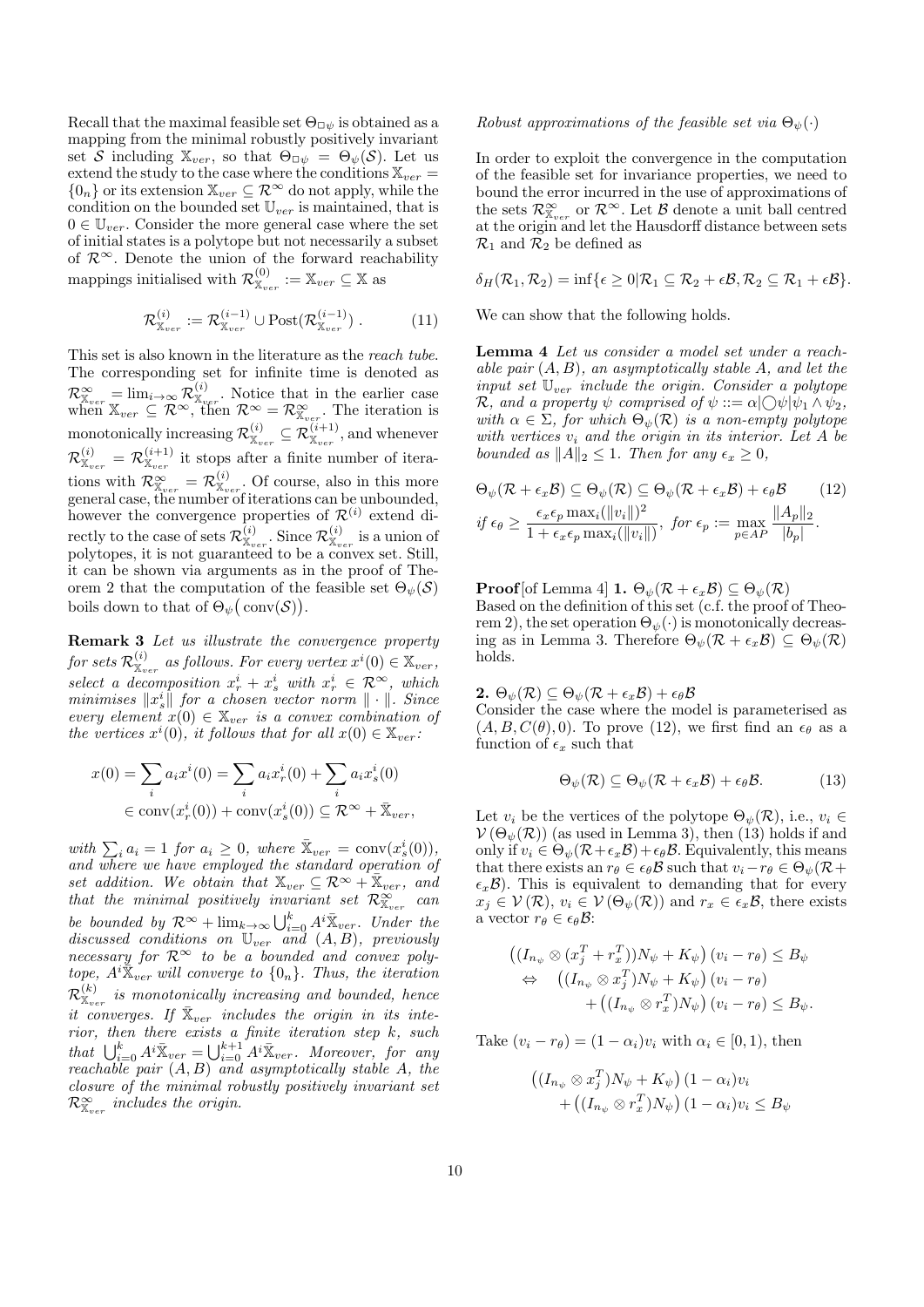holds if

$$
(1 - \alpha_i)(I_{n_{\psi}} \otimes r_x^T)N_{\psi}v_i \leq \alpha_i B_{\psi}.
$$
 (14)

Separate the matrix  $N_{\psi}$  and  $B_{\psi}$  into its block matrices  $N_{\psi}^{j} = [N_{\psi}]_{\{1 + (j-1)n : nj\} \times \{1 : n\}}$  and  $B^{j} = [B_{\psi}]_{j}$ , such that inequality  $(14)$  is equivalent to the set of inequalities

$$
(1 - \alpha_i)r_x^T N_{\psi}^j v_i' \leq \alpha_i B^j, \text{ for } j = 1, ..., n_{\psi}
$$

$$
\Leftrightarrow r_x^T N_{\psi}^j v_i' \leq \frac{\alpha_i}{(1 - \alpha_i)} B^j.
$$

Given that 0 is in the interior of  $\Theta_{\psi}(\mathcal{R})$ , it follows that  $B_j > 0$  for  $j = 1, \ldots, n_{\psi}$ 

$$
\max_{j} \left( r_x^T N_{\psi}^j v_i' \right) (B^j)^{-1} \le \frac{\alpha_i}{(1 - \alpha_i)}
$$

The term on the left can be upper bounded based on the Cauchy-Schwarz inequality

$$
\max_{j} \left( r_x^T N_{\psi}^j v_i' \right) (B^j)^{-1} \leq \max_{j} \| (N_{\psi}^j)^T r_x \|_2 \| v_i' \|_2 (B^j)^{-1}
$$
  

$$
\leq \max_{j} \| (N_{\psi}^j)^T \|_2 \| r_x \|_2 \| v_i' \|_2 (B^j)^{-1} \text{ and } \| r_x \|_2 \leq \epsilon_x
$$
  

$$
\leq \epsilon_x \epsilon_p \| v_i' \|_2.
$$

The last inequality follows from the introduction of the precision of the labelling, denoted as  $\epsilon_p$ , and defined as

$$
\epsilon_p = \max_{p \in AP} \frac{\|A_p\|_2}{|b_p|}.\tag{15}
$$

Remember that  $\|L\otimes K\|_2=\|L\|_2\|K\|_2.$  Then based on Theorem 2 and on the condition  $||A||_2 \leq 1$ , it can be shown that

$$
\max_{j} \|(N_{\psi}^{j})^{T}\|_{2}|B^{j}|^{-1} \leq \max_{p \in AP} \frac{\|A_{p}\|_{2}}{|b_{p}|}.
$$

Note that  $\frac{\alpha_i}{(1-\alpha_i)}$  monotonically increases with  $\alpha_i$  for  $\alpha_i \in [0,1)$ . Therefore a bound on  $\alpha_i$  can be found as

$$
\alpha_i = (\epsilon_x \epsilon_p ||v_i||)/(1 + \epsilon_x \epsilon_p ||v_i||) \text{ for } j = 1, ..., n_{\psi}.
$$
 (16)

It follows that  $(13)$  holds if

$$
\epsilon_{\theta} \ge \max(||v_i||_2) \frac{\epsilon_x \epsilon_p \max(||v_i||_2)}{1 + \epsilon_x \epsilon_p \max(||v_i||_2)}.
$$
 (17)

For the case that the model is parameterised in both C and D, i.e.,  $(A, B, C(\theta), D(\theta))$  the derivation is a bit more cumbersome (cf. proof of Theorem 2), but can be repeated with no change to the end result.  $\Box$ 

Let us briefly discuss the conditions under which Lemma 4 is applicable. The requirement that  $\Theta_{\psi}(\mathcal{R})$ is not empty is raised to avoid the trivial case where  $\Theta_{\psi}(\mathcal{R}) = \emptyset$  in (12) holds for all  $\epsilon_{\theta}$ . The condition that  $\Theta_{\psi}(\mathcal{R})$  is a polytope (and hence bounded) is necessary to obtain a bounded Hausdorff distance. This distance quantifies the difference between two sets, and is a necessary step to bound the approximation error. The requirement that  $\Theta_{\psi}(\mathcal{R})$  includes the origin is a sufficient condition and relates to well-posedness for bounded input sets including the origin. When considering invariance properties defined for  $0 \in \mathbb{U}_{ver}$  and for any polytope  $\mathbb{X}_{ver}$ , the requirement that  $0_n \in \Theta_{\psi}(\cdot)$  is necessary for  $\Theta_{\Box \psi}$  to be non-empty: this can be intuitively illustrated by noting that under an assumption of asymptotic stability for A, for any  $\theta$  and for  $u(\cdot) = 0$ , the output  $\hat{y}(t, \theta)$  of the model in (6) converges to 0. Hence for a property to be satisfied under these conditions it should at least hold for the zero output, which is equivalent to demanding that it holds for the parameter  $\theta = 0_n$ . For any atomic proposition  $p_i \in AP$  (see Equation  $(5)$ ) it can be shown that there is an invertible mapping between the row vectors, proportional to the normals of the faces of the polyhedral set  $\Theta_{p_i}(x(0))$ , and the initial state  $x(0)$ . Therefore, if  $\mathcal{R}^{(k)}$  has the origin in its interior, then  $\Theta_{n_i}(\mathcal{R}^{(k)})$  has to be bounded, and as a consequence so does any feasible set comprising this atomic proposition. This holds for  $k \geq n$  if  $(A, B)$  is a reachable pair and if  $\mathbb{U}_{ver}$  has 0 in its interior. Under the same conditions there exists a k such that  $\mathcal{R}_{\mathbb{X}_{per}}^{(k)}$  has  $0_n$  in its interior. The generalisation to the case dealing with an Hausdorff distance of the feasible set for invariance properties with a set of inputs  $0 \notin \mathbb{U}_{ner}$  is outside of the scope of this work.

# Convergence properties of robust approximations

We can employ Lemma 4 to bound the Hausdorff distance between  $\Theta_{\psi}(\mathcal{R}_{X_{ver}}^{(k)})$  and  $\Theta_{\Box \psi}$ . If  $X_{ver} = \{0_n\}$  and<br>the spectral radius of A is strictly less than 1 (that is  $\rho(A)$  < 1 or equivalently A is asymptotically stable), then the Hausdorff distance can be bounded as

$$
\delta_H(\mathcal{R}^{(k)}, \mathcal{R}^{\infty}) \le \epsilon(k) := \|A^k\|_2 \max_{u \in \mathbb{U}} (|u|) c_1, \qquad (18)
$$

with  $c_1$  a bound on  $\sum_{i=0}^{\infty} ||A^i B||$ , which is the peak-to-<br>peak performance of the dynamical system formed by  $(A, B)$ . The derivation of the inequality above, and of the subsequent results, can be found in the Appendix. Stronger results can be obtained via dedicated software for these computations [17]. In the case that  $\mathbb{X}_{ver} \nsubseteq \mathcal{R}^{\infty}$ then the forward reachable iteration can be rewritten as

$$
\mathcal{R}^{(k)}_{\mathbb{X}_{ver}} = \big(\bigcup_{i=0}^{k} A^i \mathbb{X}_{ver}\big) + \mathcal{R}^{(k)}.
$$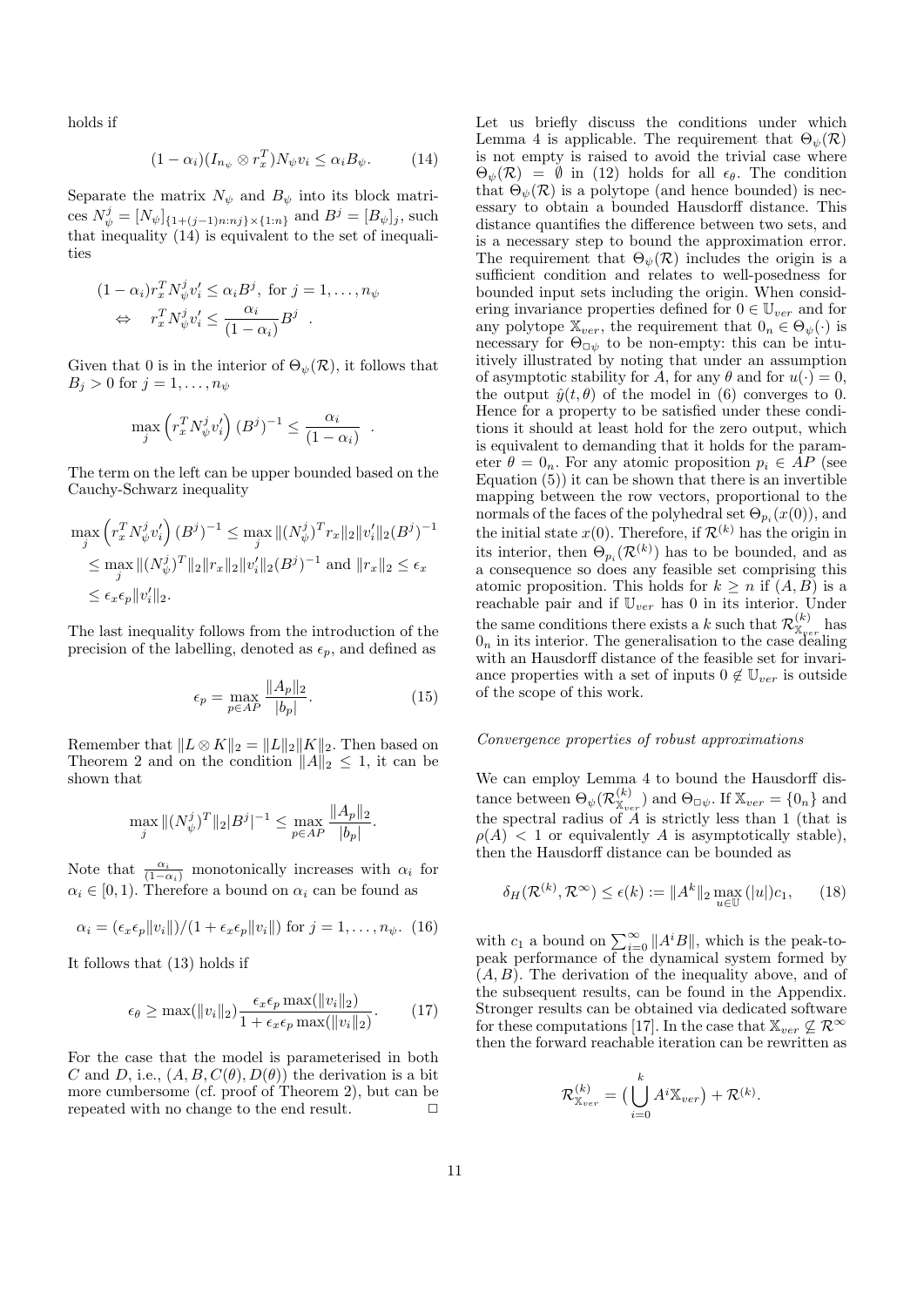The Hausdorff norm can be bounded as

$$
\delta_H(\mathcal{R}_{\mathbb{X}_{ver}}^{(k)}, \mathcal{R}_{\mathbb{X}_{ver}}^{\infty}) \leq \epsilon(k) + ||A^{k+1}||_2 \delta_H(\mathbb{X}_{ver}, \{0_n\}).
$$

Note that for  $\rho(A) < 1$  the norm  $||A^k||_2 \to 0$  for  $k \to \infty$ . In case the conditions of Lemma 4 on  $\mathcal{R}_{X_{ver}}^{(k)} \subseteq X$  and  $\Theta_{\psi}(\mathcal{R}_{\mathbb{X}_{ver}}^{(k)})$  hold, the Hausdorff distance  $\delta_H(\Theta_{\Box^k\psi},\Theta_{\Box\psi})$ <br>can be bounded by

$$
||A^{k}||_{2} \max_{i} (||v_{i}||)^{2} \epsilon_{p} \Big( \max_{u \in \mathbb{U}} (|u|)c_{1} + ||A|| \delta_{H}(\mathbb{X}_{ver}, \{0_{n}\}) \Big).
$$
\n(19)

Verification of unbounded-time properties

Based on the convergence properties of the feasible set, the asymptotic behaviour of the confidence computed in Proposition 1 can be stated as follows.

**Corollary 5 (Convergence)** Under the conditions of Lemma 4, the feasible sets  $\Theta_{\Box k_2}$  and  $\Theta_{\Box \psi}$  are measurable; further, for a Gaussian distribution  $p(\theta) \sim$  $\mathcal{N}(\mu_{\theta}, R_{\theta})$  with a covariance  $R_{\theta} \succ 0$ ,  $\mathbf{P}(\theta \in \Theta_{\Box^k \psi}) \rightarrow$  $\mathbf{P}(\theta \in \Theta_{\Box \psi})$  for  $k \to \infty$ .

**Proof** [of Corollary 5] For a strictly positive  $R_{\theta}$ , the Gaussian density distribution takes finite values over the parameter space, therefore the convergence of a monotonically-decreasing polytope over the parameter space induces the convergence of the associated probability measure.  $\Box$ 

Theorem 2 can now be generalised to include unboundedtime invariance properties as follows.

Theorem 6 Consider a polytopic set of initial states  $x(0) \in \mathbb{X}_{ver}$ , inputs  $u(t) \in \mathbb{U}_{ver}$  for  $t \geq 0$ , and a labelling map as in (5). Let  $\hat{\mathcal{R}}^{\infty}_{\mathbb{X}_{ver}}$  be a polytopic superset of the minimal robustly positively invariant set that includes  $\mathbb{X}_{ver}$ , denoted as  $\mathcal{R}_{\mathbb{X}_{ver}}^{\infty}$ . Then the feasible set admits a polyhedral subset  $\hat{\Theta}_{\psi} \subset \Theta_{\psi}$  for every specification  $\psi$  expressed within the LTL fragment  $\psi ::= \alpha \vert \bigcirc \psi \vert \psi_1 \wedge \psi_2 \vert \Box \psi$ , and if  $\mathcal{R}_{\mathbb{X}_{\text{user}}}^{\infty} = \mathcal{R}_{\mathbb{X}_{\text{user}}}^{\infty}$  then  $\ddot{\Theta}_{\psi} = \Theta_{\psi}.$ 

**Proof** [of Theorem 6] Every property  $\phi ::= p \bigcirc \bigcirc \psi | \psi_1 \wedge \psi_2$  $\psi_2|\Box\psi$  with  $p \in \overline{AP}$  can be rewritten as  $\psi_1 \wedge \Box \psi_2$ where  $\psi_1$  and  $\psi_2$  have syntax  $\psi ::= p \bigcirc \bigcirc \psi \bigcirc \psi_1 \wedge \psi_2$ . Consider a property  $\psi_* = \psi_1 \wedge \Box \psi_2$ , and let us leverage equivalences among LTL formulae [2]. For  $\bar{\psi}_1$  and  $\bar{\psi}_2$ in  $\psi ::= p \bigcup \psi | \psi_1 \wedge \psi_2$  the properties  $\psi_{1*} := \psi_1 \wedge \psi_1$ and  $\psi_{2*} := \psi_2 \wedge \bar{\psi}_2$  are such that  $\psi_* \wedge (\bar{\psi}_1 \wedge \Box \bar{\psi}_2) \equiv$  $\psi_{1*} \wedge \Box \psi_{2*}$ . Now consider  $\bigcirc \psi_* \equiv \bigcirc (\psi_1 \wedge \Box \psi_2) \equiv$  $\bigcirc(\psi_1 \wedge \Box \psi_2) \equiv (\bigcirc \psi_1) \wedge (\bigcirc \Box \psi_2)$ , from the distributive law of  $\bigcirc$ . Using the semantics of  $\bigcirc$  and  $\Box$ , it follows that  $\bigcirc \Box \psi_2$  is equivalent to  $\Box \bigcirc \psi_2$ . Thus for  $\psi_{1*} := \bigcirc \psi_1$ 

and  $\psi_{2*} := \bigcirc \psi_2$  it holds that  $\bigcirc \psi_* \equiv \psi_{1*} \wedge \Box \psi_{2*}.$ Take  $\Box \psi_* \equiv \Box(\psi_1 \land \Box \psi_2) \equiv (\Box \psi_1) \land (\Box \Box \psi_2)$  based on the distributive law (c.f. [2, p.248]), which is subsequently equal to  $(\Box \psi_1) \wedge (\Box \psi_2) \equiv \Box (\psi_1 \wedge \psi_2)$  by applying the idempotency law and the distributive law. Hence  $\Box \psi_* \equiv \Box (\psi_1 \wedge \psi_2).$ 

In conclusion, every property  $\phi ::= p \bigcup \psi | \psi_1 \wedge \psi_2 | \Box \psi$ can be written as  $\psi_1 \wedge \Box \psi_2$  where  $\psi_1$  and  $\psi_2$  have syntax  $\psi ::= p \bigcirc \bigcirc \psi \bigcirc \psi_1 \wedge \psi_2$ : this is because we have shown that every operation  $(\bigcirc, \wedge, \Box)$  preserves this rewriting.

For the set of initial states  $\mathbb{X}_{ver}$ , a property  $\psi$  is invariant

$$
\langle \mathbf{M}(\theta), x(0) \rangle \vDash \Box \psi, \forall x(0) \in \mathbb{X}_{ver}
$$

if and only if  $\forall x \in \mathcal{R}_{\mathbb{X}_{ver}}^{\infty} : \langle \mathbf{M}(\theta), x \rangle \models \psi$ . Let  $\hat{\mathcal{R}}_{\mathbb{X}_{ver}}^{\infty}$  be a polytopic superset of  $\hat{\mathcal{R}}_{\mathbb{X}_{ver}}^{\infty}$  with a finite set of vertices  $v_{\mathcal{R}} \in V_{\mathcal{R}}$ . Then the subset approximation of the feasible set  $\Theta_{\Box\psi}$  follows as  $\Theta_{\Box\psi}\supseteq \hat{\Theta}_{\Box\psi}$ 

$$
\left\{\theta\in\Theta:\bigwedge_{v_{\mathcal{R}}\in V_{\mathcal{R}}} \left((I_{n_{\psi}}\otimes v_{\mathcal{R}}^T)N_{\psi}+K_{\psi}\right)\theta\leq B_{\psi}\right\},\right
$$

where  $\hat{\Theta}_{\Box \psi} \subseteq \Theta_{\Box \psi}$ . Note that if  $\hat{\mathcal{R}}^{\infty}_{X_{ver}} = \mathcal{R}^{\infty}_{X_{ver}}$  then  $\hat{\Theta}_{\Box \psi} = \Theta_{\Box \psi}$ . The feasible set of  $\psi_1 \wedge \Box \psi_2$  is equal to  $\Theta_{\psi_1 \wedge \Box \psi_2} = \Theta_{\psi_1} \cap \Theta_{\Box \psi_2}$ . And  $\Theta_{\psi_1 \wedge \Box \psi_2}$  can be upper and lower bounded as  $\Theta_{\psi_1} \cap \hat{\Theta}_{\Box \psi_2} \subseteq \Theta_{\psi_1 \land \Box \psi_2} \subseteq \Theta_{\psi_1} \cap \Theta_{\Box^k \psi_2}$ with  $k \in \mathbb{N}$ . This proves Theorem 6 for the case where the model is  $(A, B, C(\theta), 0)$ . The proof for the model class with additional parameterisation of  $D$  can be derived similarly.  $\Box$ 

The extension beyond the LTL fragment discussed above may lead to feasible sets that are in general not convex, and is therefore beyond the scope of this work.

# 3.6 Case Study (continuation): Unbounded-Time Safety Verification

We study convergence properties for the safety specification  $\iota$  considered in the case study in Section 3.4, maintaining the same operating conditions as before for the verification step and for the experiments. In Figure 4a the forward reachability sets  $\mathcal{R}^{(k)}$  with  $k = 1, ..., 20$ are obtained for the model dynamics in  $(8)$ . Figure 5 (upper plot) displays bounds  $\epsilon(k)$  on the Hausdorff distances  $\delta_H(\mathcal{R}^{(k)}, \mathcal{R}^{\infty})$  computed with (18): starting from a slanted line segment for  $\mathcal{R}^{(1)}$  as in Figure 4a, it can be observed that the forward reachable sets  $\mathcal{R}^{(k)}$  converge rapidly, as confirmed with the error bound displayed in Figure 5 (upper plot).

Based on  $\mathcal{R}^{(k)}$ , the feasible set for the k-bounded invariance  $\Box^k \iota$  can be computed as  $\Theta_{\Box^k \iota} = \Theta_{\iota}(\mathcal{R}^{(k)})$ . The feasible sets  $\Theta_{\Box^k}$  with  $k = 1, \ldots, 20$  are plotted in Figure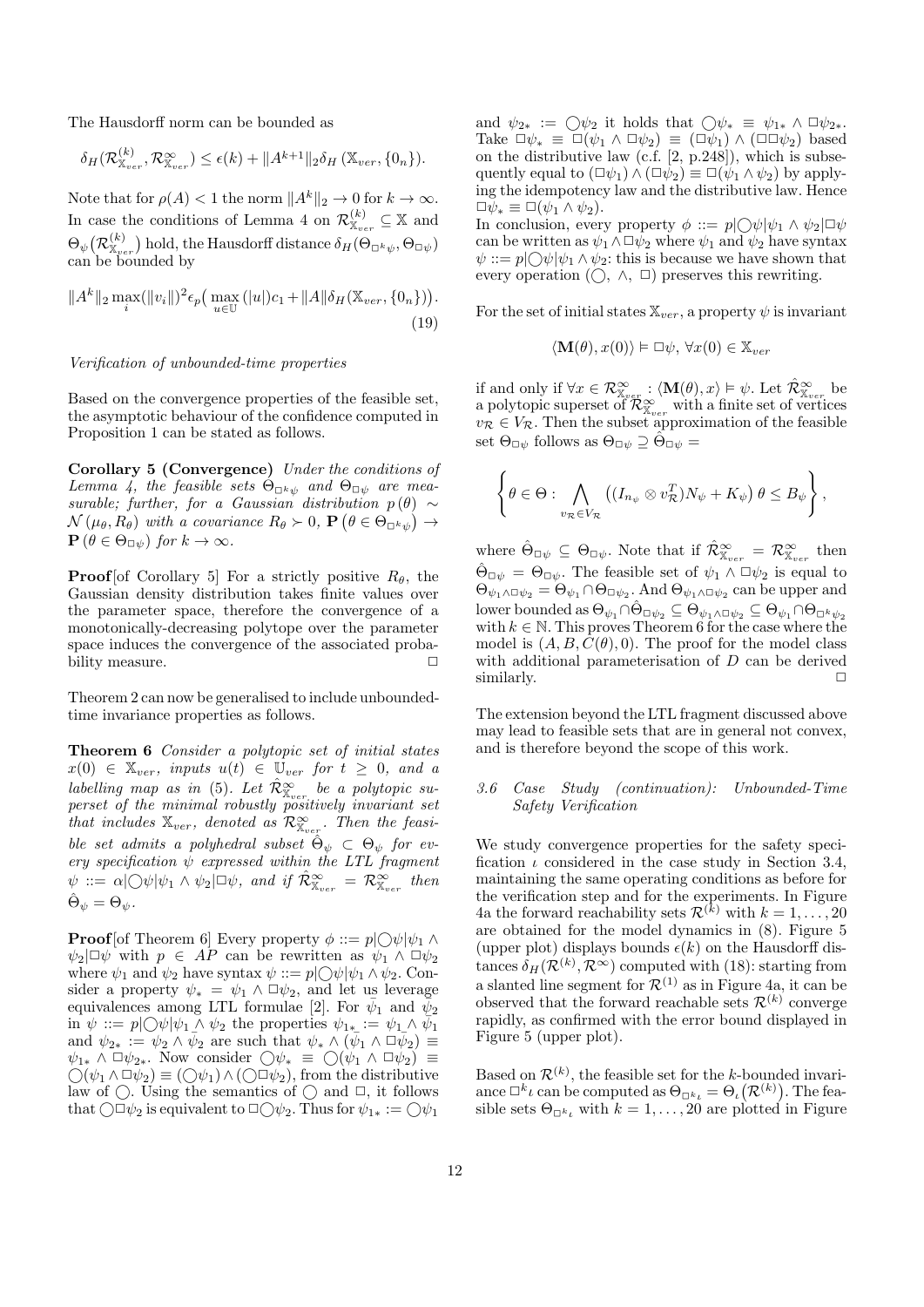4b. Observe that the feasible set  $\Theta_{\Box^1}$  is not bounded, but for  $k > 2$  the feasible sets are bounded and, as expected, decrease in size with time. In Figure 5 (middle plot) bounds on the Hausdorff distances  $\delta_H(\Theta_{\Box t}, \Theta_{\Box^k t})$ are given for  $k = 2, \ldots, 20$  (no finite bound is computed for the index  $k = 1$ , since for that instance the feasible set is not bounded). Let us conclude this case study looking at confidence quantification, as a function of the time horizon. Figure 5 (lower plot) represents the confidence over the property  $\mathbf{P}(\theta \in \Theta_{\Box^k \iota} | Z^{N_s})$ , for indices  $k = 1, \ldots, 20$ . Unlike the case discussed in Section 3.4, which focused on looking at statistics of the confidence via mean and variance drawn over multiple experiments, we zoom in on asymptotic properties by considering a data set  $Z^{N_s}$  comprising a single trace made up of 200 measurements, simulated under the same conditions as in Section 3.4, and with  $\theta_0 = [1 \ 0]^T$ . From the resulting probability density distribution  $p(\theta | Z^{N_s})$ , it may be observed that the confidence converges rapidly to a nonzero value.

### Discussion on the Generalisation of the Re- $\overline{\mathbf{4}}$ sults

The discussed approach based on polytopes allows for analytical expressions of the feasible set, however the implementation may not scale to models with very large dimension: in particular, the number of half-planes characterising the feasible set may increase with the time bound of the LTL formula  $\psi$  (that is, with the repeated application of the  $\bigcirc$  operator), and with the cardinality of the set of atomic propositions in the alphabet  $\Sigma$ . Still, these computations are essentially equivalent to those of known reachability algorithms, therefore the method is extensible well beyond the 2-dimensional case study, especially when applying sophisticated reachability analysis tools in the literature  $[17,12]$ . Therefore the discussed limitations related to the current implementation of the



 $(a)$  The first 20 iterations of the forward reachable set  $\mathcal{R}^{(k)}$ ,  $k = 1, \ldots, 20$  for the case study. The reachable sets grow in size from dark grey  $(k = 1)$  to light grey  $(k = 20)$ , so that  $\mathcal{R}^{(k-1)} \subset \mathcal{R}^{(k)}$ .



Fig. 4. Reachable and feasible sets for the unbounded-time verification problem.



Fig. 5. (Upper plot) Error bound on the approximation level of the  $k$ -th forward reachable sets, which is such that  $\mathcal{R}^{(\infty)} \subseteq \mathcal{R}^{(k)} + \epsilon(k)$  for  $k = 1, ..., 20$ . (Middle plot) The Hausdorff distance  $\epsilon_{\theta}(k)$  between  $\Theta_{\Box^k \psi}$  and  $\Theta_{\Box \psi}$  with  $k = 2, \ldots, 20$ , obtained for the case study. (Lower plot) Confidence that  $S \models \Box^k \iota$  for  $k = 1, ..., 20$  for the case in Section 3.4, with a new experiment consisting of 200 samples collected as  $\mathbb{Z}^{N_s}.$ 

approach, ought to be dealt with in the future by the use of tailored and less naïve computational approaches.

In the discussion of model selection, we elaborated possible generalisations beyond linearly-parameterised model sets. Future extension will in particular deal with hybrid models, since when systems are not linear, their (local) behaviour is often well approximated with piecewiselinear dynamical models.

We are presently working to extensions of the considered set of logic formulae of interest, and plan to employ experiment design to optimise the input-output signal interaction for efficient data usage over general classes of models, as initially attempted in [20]. Additionally, the design of control policies that optimise properties of interest over partly unknown systems is topic of current work.

Finally, current work targets the applicability of tractable solutions to model-based and data-driven verification over complex physical systems.

#### $5\overline{a}$ Conclusions

This paper has introduced a new framework for the integrated formal verification and modelling of physical systems with partly unknown dynamics. A Bayesian framework allowing for the efficient incorporation of measurement data and prior information has been combined with a verification procedure based on safety analysis. The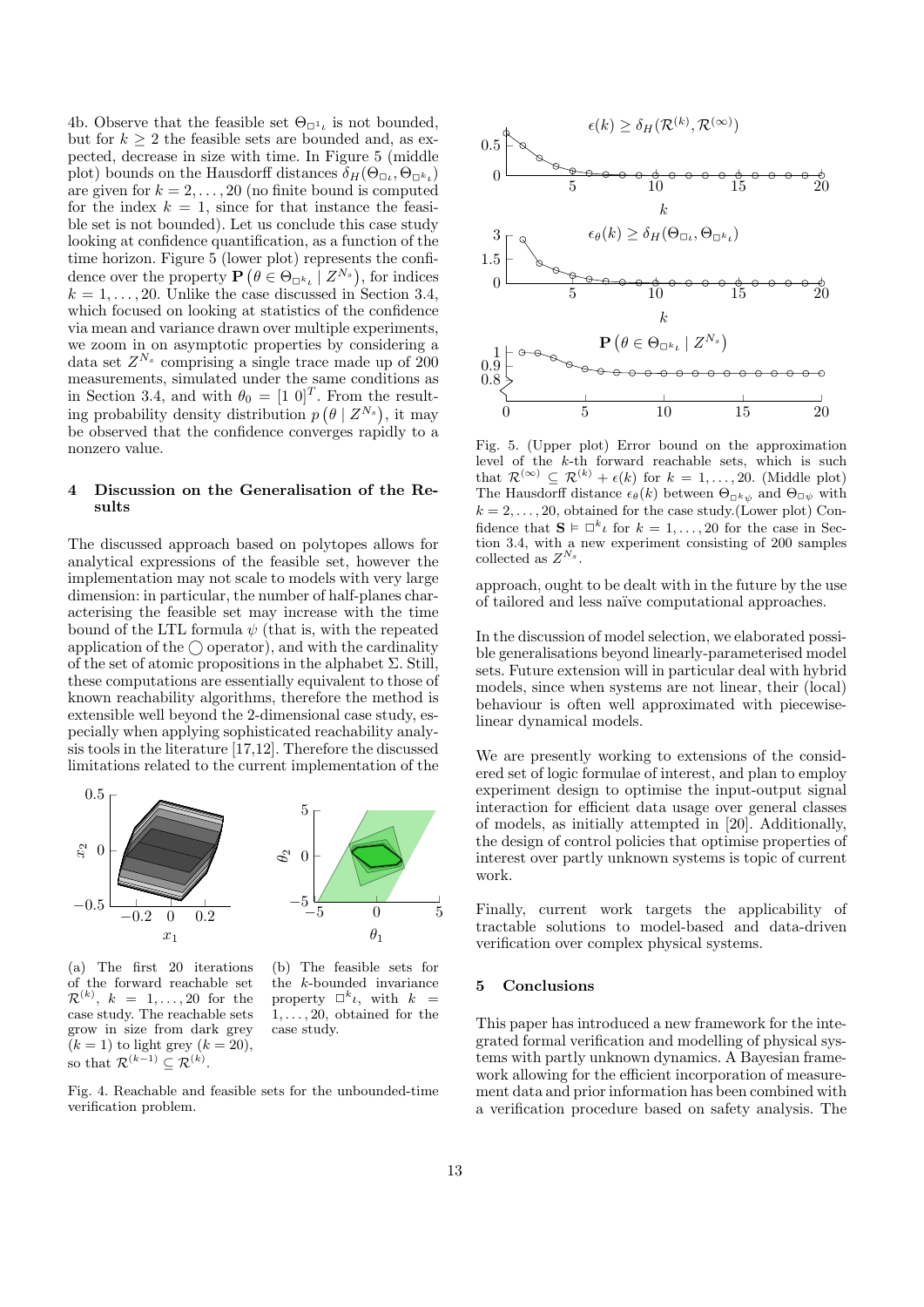new approach allows for the computation of the confidence level over the validity of a property of interest on the unknown system. The method has been applied to the verification of LTI models of systems over bounded and unbounded safety properties (a fragment of LTL logics), and its computational overhead has been focus of discussion.

# Acknowledgements

The research of Sofie Haesaert is supported by DISC through a personal grant from the NWO graduate program.

### References

- [1] A. Abate, R. C. Hillen, and S. A. Wahl. Piecewise affine approximation of fluxes and enzyme kinetics from in-vivo  ${}^{13}$ C labeling experiments. International Journal of Robust and Nonlinear Control, pages 1120-1139, 2012. Special Issue on System Identification for Biological Systems.
- [2] C. Baier and J.-P. Katoen. Principles of model checking. MIT Press, 2008.
- E. Bartocci, L. Bortolussi, and G. Sanguinetti. Learning  $\lceil 3 \rceil$ temporal logical properties discriminating ECG models of cardiac arrhytmias.  $CoRR$ , abs/1312.7523, 2013.
- G. Batt, C. Belta, and R. Weiss. Model checking genetic  $\lceil 4 \rceil$ regulatory networks with parameter uncertainty. In HSCC, pages 61-75. Springer, 2007.
- C. Belta, A. Bicchi, M. Egerstedt, E. Frazzoli, E. Klavins,  $\lceil 5 \rceil$ and G. J. Pappas. Symbolic planning and control of robot motion [grand challenges of robotics]. Robotics  $\&$  Automation Magazine, IEEE, 14(1):61-70, 2007.
- $\lceil 6 \rceil$ C. Belta, L. C. G. J. M. Habets, and V. Kumar. Control of multi-affine systems on rectangles with applications to hybrid biomolecular networks. In Proceedings of the Conference on Decision and Control, pages 534-539, 2002.
- F. Blanchini and S. Miani. Set-Theoretic Methods in Control.  $\lceil 7 \rceil$ Birkhäuser Basel, 1st edition, 2007.
- [8] L. Bortolussi and G. Sanguinetti. Learning and designing stochastic processes from logical constraints. In *QEST*, pages 89-105. Springer, 2013.
- L. Bortolussi and G. Sanguinetti. Smoothed model checking  $\lceil 9 \rceil$ for uncertain continuous time Markov chains.  $CoRR$ . abs/1402.1450, 2014.
- [10] L. Brim, M. Češka, S. Dražan, and D. Šafránek. Exploring parameter space of stochastic biochemical systems using quantitative model checking. In N. Sharygina and H. Veith, editors,  $CAV$ , volume 8044 of  $LNCS$ , pages 1-17. Springer, 2013.
- [11] J. W. Burdick, N. du Toit, A. Howard, C. Looman, J. Ma, R. M. Murray, and T. Wongpiromsarn. Sensing, navigation and reasoning technologies for the DARPA urban challenge. Technical report, DTIC Document, 2007.
- [12] D. Cattaruzza, A. Abate, P. Schrammel, and D. Kroening. Unbounded-time analysis of guarded lti systems with inputs by abstract acceleration. In International On Static Analysis, pages 312-331. Springer, 2015.
- [13] Y. Chen and T. D. Nielsen. Active learning of Markov decision processes for system verification. In Conference on Machine Learning and Applications, pages 289-294, 2012.
- [14] E. M. Clarke. The birth of model checking. In 25 Years of Model Checking, pages 1-26. Springer, 2008.
- [15] D. Del Vecchio and E. D. Sontag. Engineering principles in bio-molecular systems: From retroactivity to modularity. European Journal of Control, pages 389 – 397, 2009.
- [16] G. Frehse, S. K. Jha, and B. H. Krogh. A counterexampleguided approach to parameter synthesis for linear hybrid automata In HSCC, pages 187-200. Springer Berlin Heidelberg, 2008.
- [17] G. Frehse, C. Le Guernic, A. Donzé, S. Cotton, R. Ray, O. Lebeltel, R. Ripado, A. Girard, T. Dang, and O. Maler. Spaceex: Scalable verification of hybrid systems. In S. Q. Ganesh Gopalakrishnan, editor, Proc. 23rd International Conference on Computer Aided Verification (CAV), LNCS. Springer, 2011.
- [18] B. M. Gyori, D. Paulin, and S. K. Palaniappan. Probabilistic verification of partially observable dynamical systems.  $CoRR$ , abs/1411.0976, 2014.
- [19] S. Haesaert, P. M. J. Van den Hof, and A. Abate. Data-driven and model-based verification: A bayesian identification approach. In Proceedings of the 54th IEEE Conference on Decision and Control (CDC), pages 6830-6835. IEEE, 2015.
- [20] S. Haesaert, P. M. J. Van den Hof, and A. Abate. Datadriven property verification of grey-box systems by Bayesian experiment design. In American Control Conference, pages 1800-1805 2015
- [21] D. Henriques, J. G. Martins, P. Zuliani, A. Platzer, and E. M. Clarke. Statistical model checking for Markov decision processes. In *QEST*, pages  $84-93$ , 2012.
- [22] T. Henzinger and H. Wong-Toi. Using hytech to synthesize control parameters for a steam boiler. In Formal Methods for Industrial Applications, pages 265–282. Springer Berlin Heidelberg, 1996.
- [23] P. S. C. Heuberger, P. M. J. Van den Hof, and O. H. Bosgra. A generalized orthonormal basis for linear dynamical systems. Automatic Control, IEEE Transactions on, 40(3):451-465, 1995.
- [24] P. S. C. Heuberger, P. M. J. Van den Hof, and B. Wahlberg. Modelling and identification with rational orthogonal basis functions. Springer London, 2005.
- [25] H. Hjalmarsson. From experiment design to closed-loop control. Automatica, pages 393-438, 2005.
- [26] E. A. Lee. Cyber physical systems: Design challenges. In Proc. of Object Oriented Real-Time Distributed Computing, pages 363-369. IEEE Computer Society, 2008.
- [27] A. Legay, B. Delahaye, and S. Bensalem. Statistical model checking: An overview. In H. Barringer, Y. Falcone, B. Finkbeiner, K. Havelund, I. Lee, G. Pace, G. Roşu, O. Sokolsky, and N. Tillmann, editors, Runtime Verification, volume 6418 of LNCS, pages 122-135. Springer Berlin Heidelberg, 2010.
- $[28]$  A. and Legay S. Sedwards. Lightweight Monte Carlo algorithm for Markov decision processes.  $CoRR$ , abs/1310.3609, 2013.
- [29] D. V. Lindley. The philosophy of statistics. Journal of the Royal Statistical Society: Series D (The Statistician), pages 293-337, 2000.
- [30] H. Mao and M. Jaeger. Learning and model-checking networks of I/O automata. In  $\operatorname{\it Proc.}$  of Asian Conference on Machine Learning, 2012.
- [31] V. Peterka. Bayesian Approach to System Identification. Trends Prog. Syst. Identif., 1981.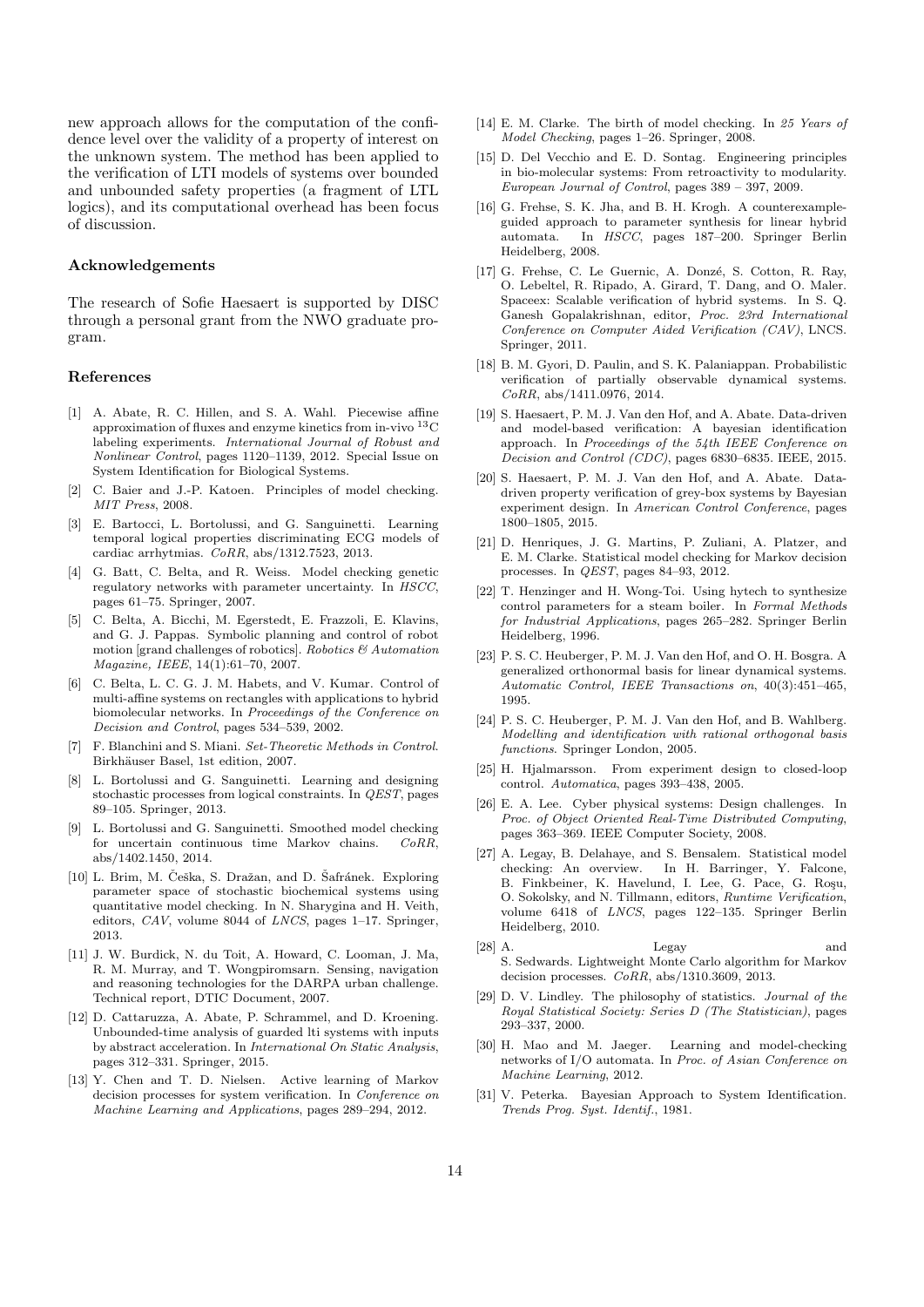- [32] B. C. Reginato, R. Z. Freire, G. H. D. C. Oliveira, N. Mendes, and O. Abadie, Marc. Predicting the temperature profile of indoor buildings by using orthonormal basis functions. In Conf. on Building Performance Simulation Association, United Kingdom, 2009.
- [33] K. Sen, M. Viswanathan, and G. Agha. Learning continuous time Markov chains from sample executions. In *QEST*, pages 146-155, 2004.
- [34] K. Sen, M. Viswanathan, and G. Agha. Statistical model checking of black-box probabilistic systems. In R. Alur and D. Peled, editors, CAV, volume 3114 of LNCS, pages 202-215. Springer, 2004.
- [35] P. Tabuada. Verification and Control of Hybrid Systems: a Symbolic Approach. Springer, 2009.
- [36] P. M. J. Van den Hof, P. S. C. Heuberger, and J. Bokor. System identification with generalized orthonormal basis functions. Automatica, pages 1821-1834, 1995.
- [37] M. Y. Vardi. From philosophical to industrial logics. In Logic and Its Applications, pages 89-115, Berlin, Heidelberg, 2009. Springer-Verlag.
- [38] G. S. Virk and D. L. Loveday. Model-based control for HVAC applications. In Conf. on Control Applications, pages 1861– 1866. IEEE, 1994.
- [39] P. Zuliani, A. Platzer, and E. M. Clarke. Bayesian statistical model checking with application to Stateflow/Simulink verification. Formal Methods in System Design, pages 338-367, 2013.

# Derivation of the Bounds in Section 3.5

We derive the Hausdorff distance used in the subsection "Convergence properties of robust approximations".

1. Hausdorff distance of forward reachable mappings. We sketch the method to bound the Hausdorff distance, whereas a more formal derivation can be found in the literature on robustly positively invariant sets [7].

The  $k$ -step forward reachable set equals to

$$
\mathcal{R}^{(k)} = \bigcup_{i=1}^{k} \Big\{ \sum_{j=1}^{i} A^{j-1}Bu(i-j), \text{ for } u(j) \in \mathbb{U}_{ver} \Big\}.
$$

For  $0 \in \mathbb{U}_{ver}$ , the minimal invariant set  $\mathcal{R}^{\infty}$  can be written as

$$
\mathcal{R}^{(\infty)} = \Big\{ \sum_{j=0}^{i-1} A^j B u(j) + A^i \sum_{k=0}^{\infty} A^k B u(k),
$$
  
for  $u(\cdot) \in \mathbb{U}_{ver} \Big\}.$ 

If the spectral radius of a  $A$  is strictly smaller than 1,  $\rho(A) < 1$ , then

$$
\mathcal{R}^{(\infty)} \subseteq \mathcal{R}^{(k)} + \epsilon(k)\mathcal{B},
$$

with  $A^k \sum_{i=0}^{\infty} A^i B u(k) \subseteq \epsilon(k) \mathcal{B}$ , for  $u(\cdot) \in \mathbb{U}_{ver}$ . Note<br>that  $\epsilon(k)$  is bounded for  $\rho(A) < 1$ . For a matrix A

without defective eigenvalues, i.e. where the eigenvectors form a complete basis, this  $L_1$  norm (the peak-to-peak performance) can be easily bounded using the spectral radius of  $A$ , by selecting

$$
\epsilon(k) = \frac{|\rho(A)|^k}{1 - |\rho(A)|} \|B\|_2 \max_{u \in \mathbb{U}_{ver}} (|u|)
$$
  
 
$$
\geq \|A^k\|_2 \sum_{i=0}^{\infty} \|A^i B\|_2 |u(k)|.
$$

In case that the matrix  $A$  is defective, we opt to bound the  $L_1$ -norm by exploiting the absolute sum of the  $L_2$ induced norm for  $A^i$ ,  $i \to \infty$ :  $\sum_{i=0}^{\infty} ||A^i||_2$ . Note that<br> $||A^i||_2$  converges to 0 for  $i \to \infty$  since  $\rho(A) < 1$ , therefore there exists a finite l such that  $||A^l||_2 < 1$  and we can upper bound the absolute sum as

$$
\sum_{i=0}^{\infty} \|A^i\|_2 \le \Big(\sum_{i_1=0}^{l-1} \|A^{i_1}\|_2\Big) \Big(\sum_{i_2=0}^{\infty} \|A^l\|_2^{i_2}\Big)
$$

$$
= \Big(\sum_{i_1=0}^{l-1} \|A^{i_1}\|_2\Big) \frac{1}{1 - \|A^l\|_2}.
$$

Thus in general, the Hausdorff distance can be bounded  $2S$ 

$$
\delta_H(\mathcal{R}^{(k)}, \mathcal{R}^{(\infty)}) \le \epsilon(k) = \|A^k\|_2 \max_{u \in \mathbb{U}_{ver}} (|u|) c_1,
$$

 $\label{eq:2} \begin{array}{l} \text{with}\, c_1 = \frac{\left(\sum_{i_1=0}^l \|A^{i_1}\|_2\right)}{1-\|A^l\|_2}\|B\|_2 \, \text{for}\, l \, \text{such that}\, \|A^l\|_2 < 1.\\ \text{Note that}\ \, c_1 \ \, \text{can be replaced by any bound on the}\,\, L_1 \end{array}$ norm (the peak-to-peak performance) of the dynamical system formed by  $(A, B)$ .

In case that  $\mathbb{X}_{ver} \nsubseteq \mathcal{R}^{\infty}$  then the forward reachable iteration can be rewritten as

$$
\mathcal{R}^{(k)}_{\mathbb{X}_{ver}} = \Big ( \bigcup_{i=0}^{k} A^i \mathbb{X}_{ver} \Big ) + \mathcal{R}^{(k)}
$$

for which we know that

$$
\mathcal{R}^{(\infty)}_{\mathbb{X}_{ver}} \subseteq \mathcal{R}^{(k)}_{\mathbb{X}_{ver}} + \epsilon(k) + ||A||^{k+1} \delta_H(\mathbb{X}_{ver}, \{0\}).
$$

Thus the Hausdorff norm is upper bounded as  $\delta_H(\mathcal{R}_{\mathbb{X}_{ver}}^{(k)},\mathcal{R}_{\mathbb{X}_{ver}}^{(\infty)}) \leq \epsilon(k) + ||A^{k+1}||\delta_H(\mathbb{X}_{ver},\{0\}).$ 

2. Hausdorff distance on feasible sets. Suppose that the conditions in Lemma 4 hold for  $\mathcal{R}_{\mathbb{X}_{ver}}^{(k)}$ , then<br>we can compute a value for  $\epsilon_{\theta}$  such that  $\Theta_{\psi}(\mathcal{R}_{\mathbb{X}_{ver}}^{(k)}) \subseteq$  $\Theta_{\psi}(\mathcal{R}_{\mathbb{X}_{ver}}^{(k)}+\epsilon_{x}\mathcal{B})+\epsilon_{\theta}\mathcal{B}$ , where  $\epsilon_{x}$  is a bound on the Hausdorff distance  $\delta_H(\mathcal{R}_{\mathbb{X}_{ner}}^{(k)}, \mathcal{R}_{\mathbb{X}_{ner}}^{(\infty)})$ .